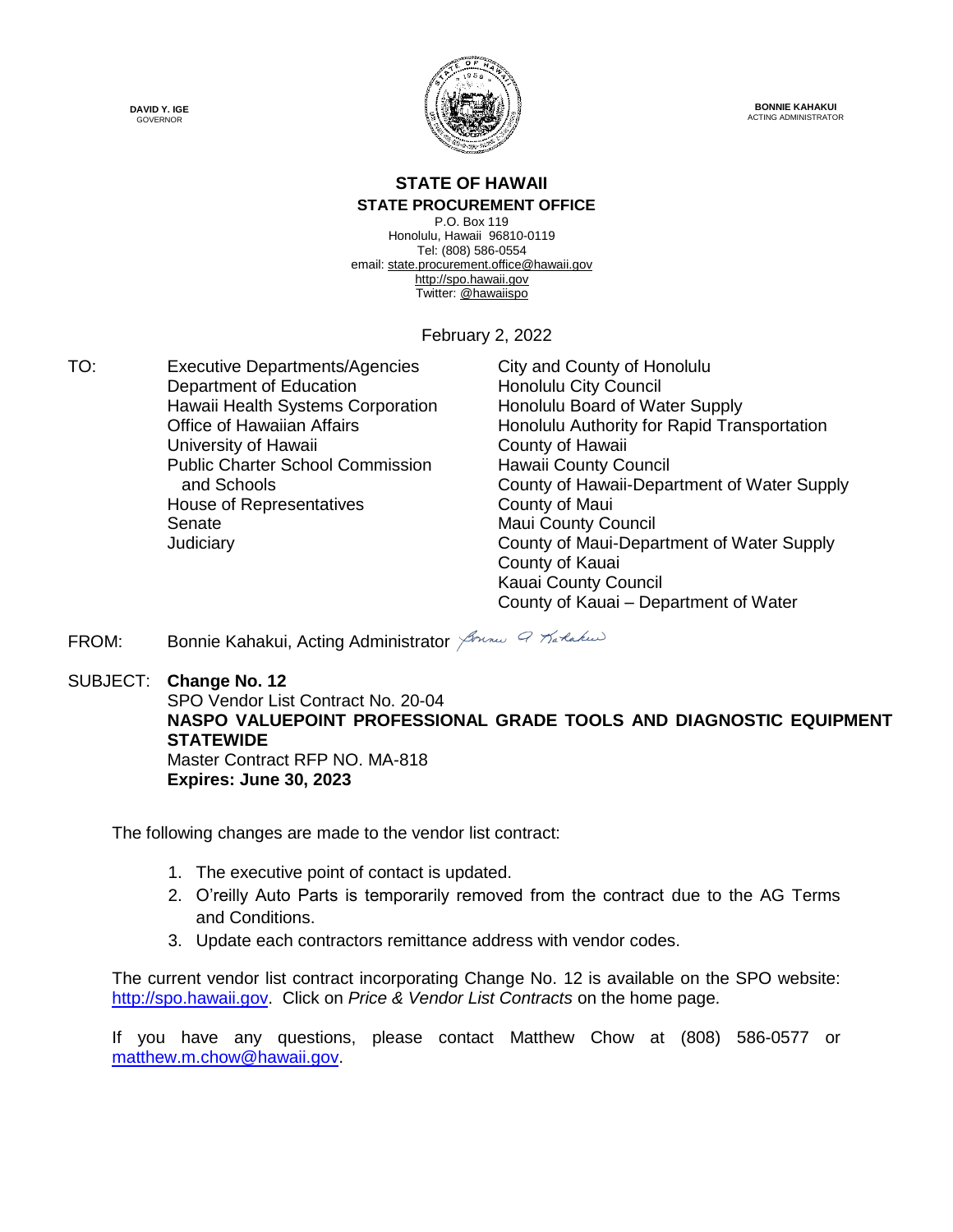#### **WHERE TO FIND**

#### Contractors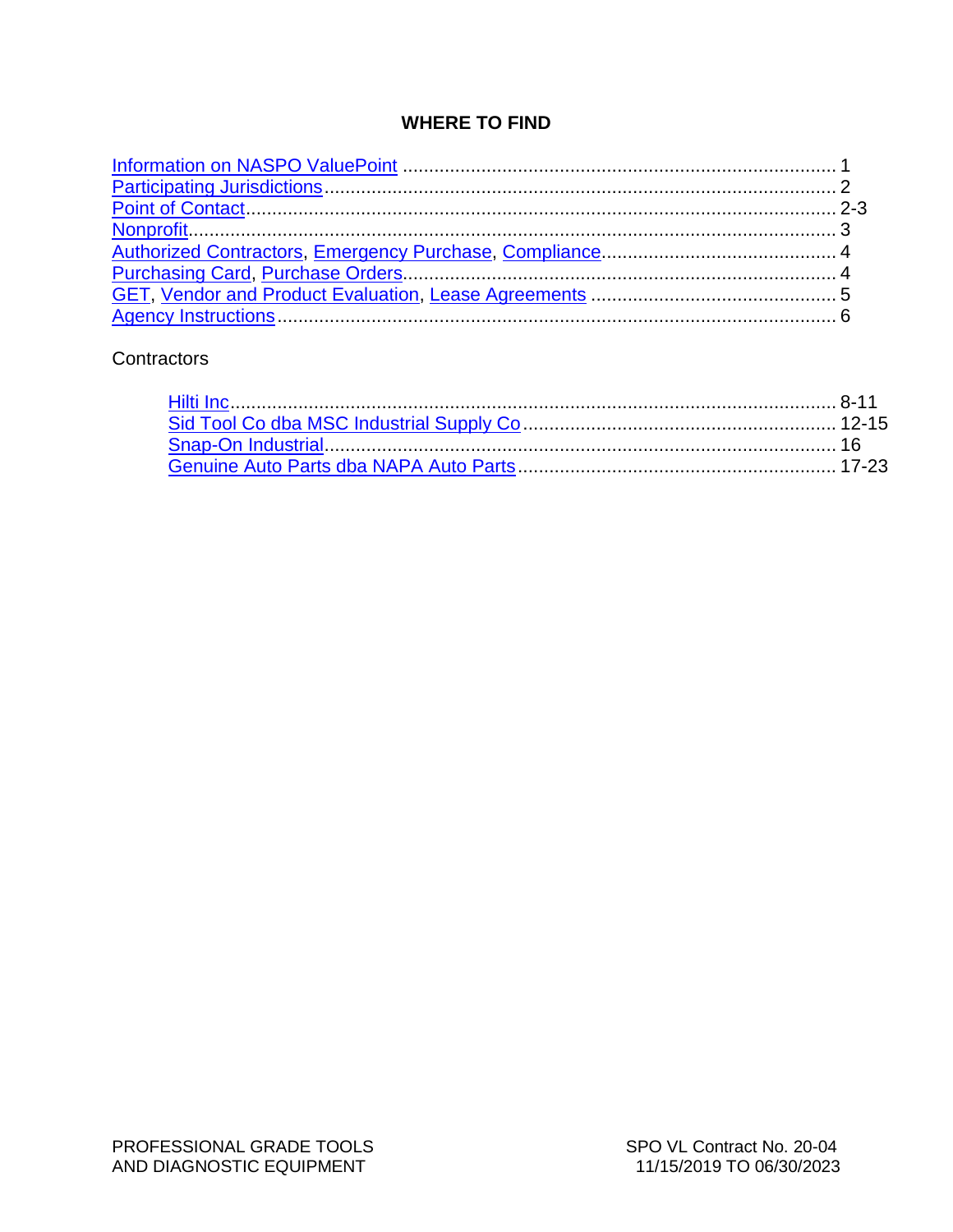#### **STATE OF HAWAII STATE PROCUREMENT OFFICE**

**SPO Vendor List Contract No. 20-04** Includes Change No.12 Effective: 02/02/2022

<span id="page-2-0"></span>**THIS SPO VENDOR LIST CONTRACT IS FOR AUTHORIZED BUSINESS USE ONLY.**

### **NASPO VALUEPOINT PROFESSIONAL GRADE TOOLS AND DIAGNOSTIC EQUIPMENT**

#### (NASPO VALUEPOINT #MA-818) **November 15, 2019 to June 30, 2023**

#### **INFORMATION ON NASPO VALUEPOINT**

The NASPO ValuePoint Cooperative Purchasing Organization is a multi-state contracting consortium of state government, including local government, of which the State of Hawaii is a member. The NASPO ValuePoint Purchasing Organization seeks to achieve price discounts by combining the requirements of multi-state governmental agencies, and cost-effective and efficient acquisition of quality products and services.

The State of Oklahoma is the current lead agency and contract administrator for the NASPO ValuePoint Professional Grade Tools and Diagnostic Equipment contract. A request for competitive sealed proposals was issued on behalf of NASPO ValuePoint Cooperative Purchasing Organization, LLC and contracts were awarded to six qualified Contractors. The State of Hawaii has signed a Participating Addendum with five Contractors.

The purpose of this contract is to provide participating agencies Professional Grade Tools and Diagnostic Equipment at favorable pricing because of the collective volume of potential purchases.

For additional information on this contract, visit the NASPO ValuePoint website at [https://www.naspovaluepoint.org/portfolio/professional-grade-tools-diagnostic-equipment-2018-](https://www.naspovaluepoint.org/portfolio/professional-grade-tools-diagnostic-equipment-2018-2023/) [2023/.](https://www.naspovaluepoint.org/portfolio/professional-grade-tools-diagnostic-equipment-2018-2023/)

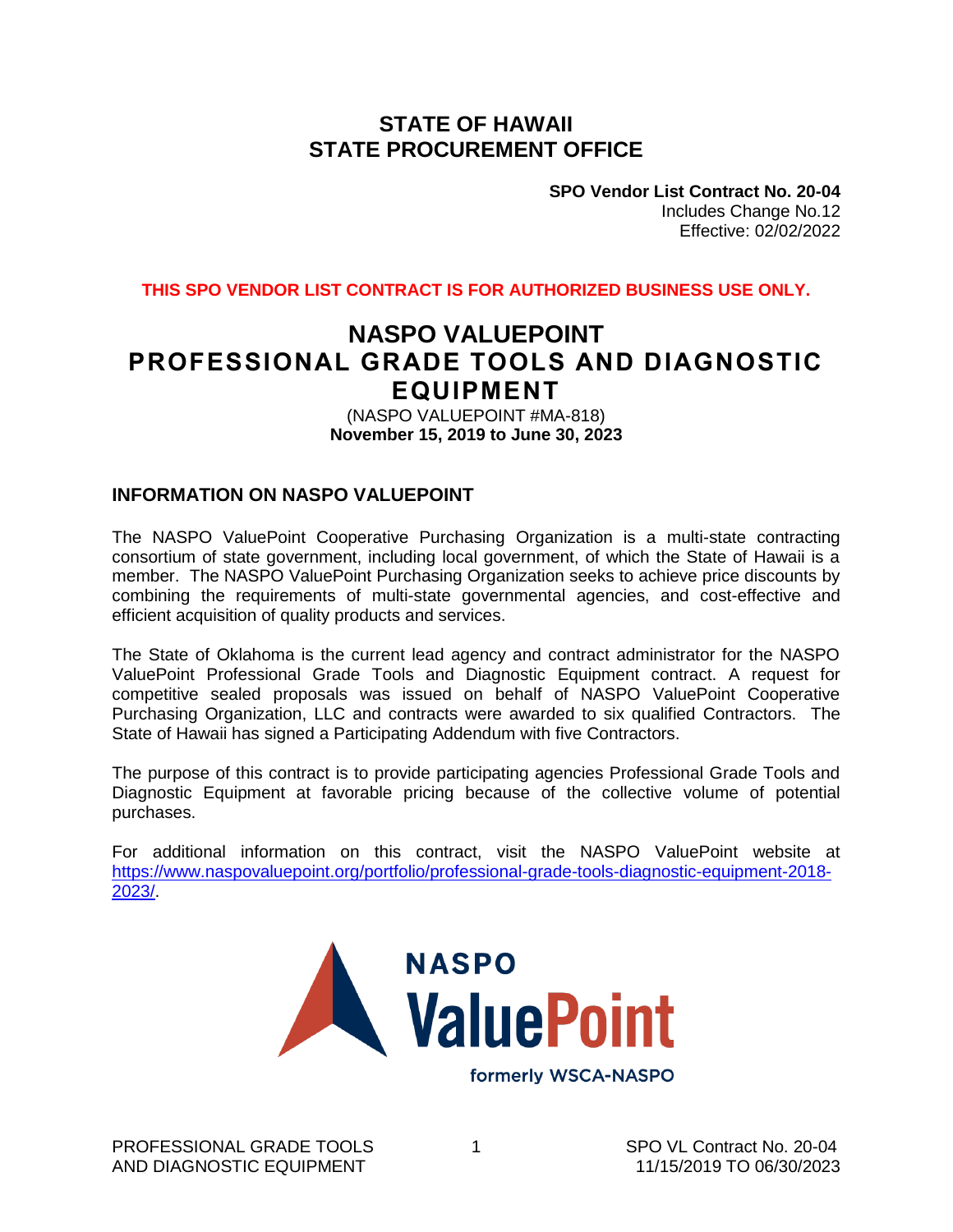<span id="page-3-0"></span>**PARTICIPATING JURISDICTIONS** listed below have signed a cooperative agreement with the SPO and are authorized to utilize this price list contract.

| <b>Executive Departments/Agencies</b>               | City and County of Honolulu                   |
|-----------------------------------------------------|-----------------------------------------------|
| Department of Education                             | <b>Honolulu City Council</b>                  |
| Hawaii Health Systems Corporation                   | Honolulu Board of Water Supply                |
| <b>Office of Hawaiian Affairs</b>                   | Honolulu Authority for Rapid Transportation   |
| University of Hawaii                                | County of Hawaii                              |
| <b>Public Charter School Commission and Schools</b> | <b>Hawaii County Council</b>                  |
| House of Representatives                            | County of Hawaii – Department of Water Supply |
| Senate                                              | County of Maui                                |
| Judiciary                                           | <b>Maui County Council</b>                    |
|                                                     | County of Maui - Department of Water Supply   |
|                                                     | County of Kauai                               |
|                                                     | Kauai County Council                          |
|                                                     | County of Kauai – Department of Water         |

The participating jurisdictions are not required but may purchase from this price list contract, and requests for exception from the contract are not required. Participating jurisdictions are allowed to purchase from other contractors; however, HRS chapter 103D, and the procurement rules apply to purchases by using the applicable method of procurement and its procedures, such as small purchases or competitive sealed bidding. The decision to use this contract or to solicit pricing from other sources is at the discretion of the participating jurisdiction.

**POINT OF CONTACT**. Questions regarding the products listed, ordering, pricing and status should be directed to the contractor(s).

| <b>Jurisdiction</b>                                | <b>Name</b>                | <b>Phone</b> | <b>FAX</b> | E-mail                              |
|----------------------------------------------------|----------------------------|--------------|------------|-------------------------------------|
| Executive                                          | <b>Matthew Chow</b>        | 586-0577     | 586-0570   | matthew.m.chow@hawaii.gov           |
| <b>DOE</b> (Excludes Charter<br>Schools)           | <b>Procurement Staff</b>   | 675-0130     | 675-0133   | G-OFS-DOE-Procurement@k12.hi.us     |
| <b>HHSC</b>                                        | Nancy Delima               | 359-0994     | N/A        | ndelima@hhsc.org                    |
| <b>OHA</b>                                         | <b>Christopher Stanley</b> | 594-1833     | 594-1865   | chriss@oha.org                      |
| UH                                                 | Karlee Hisashima           | 956-8687     | 956-2093   | karlee@hawaii.edu                   |
| Public Charter School<br>Commission and<br>Schools | Danny Vasconcellos         | 586-3775     | 586-3776   | danny.vasconcellos@spcsc.hawaii.gov |
| House                                              | Brian Takeshita            | 586-6423     | 586-6401   | takeshita@capitol.hawaii.gov        |
| Senate                                             | Carol Taniguchi            | 586-6720     | 586-6719   | c.taniguchi@capitol.hawaii.gov      |
| Judiciary                                          | Tritia Cruz                | 538-5805     | 538-5802   | tritia.l.cruz@courts.hawaii.gov     |

Procurement questions or concerns may be directed as follows: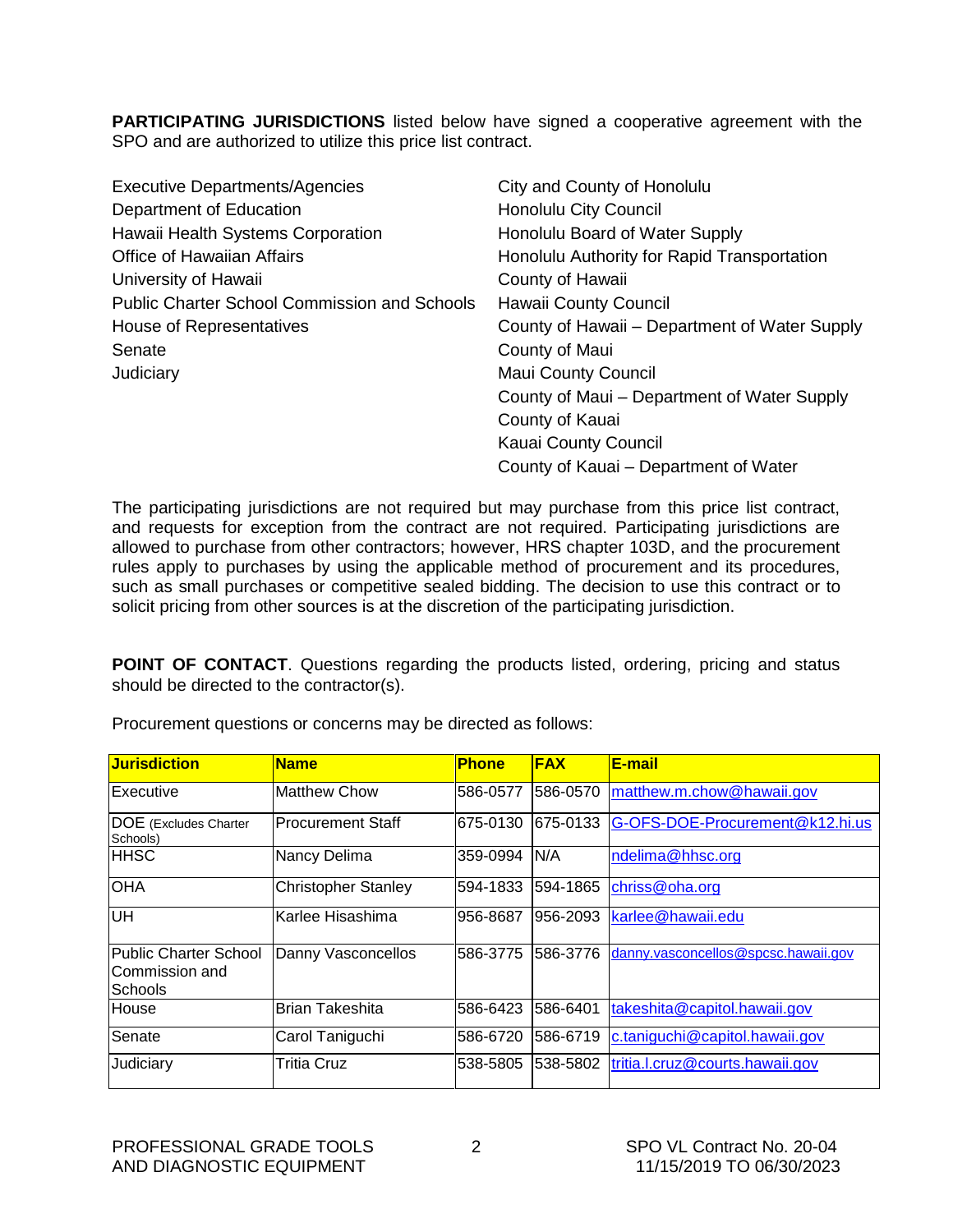<span id="page-4-0"></span>

| <b>Jurisdiction</b>                                | <b>Name</b>                               | <b>Phone</b>             | <b>FAX</b>                    | E-mail                                                  |
|----------------------------------------------------|-------------------------------------------|--------------------------|-------------------------------|---------------------------------------------------------|
| C&C of Honolulu                                    | <b>Procurement Specialist</b>             | 768-5535                 | 768-3299                      | bfspurchasing@honolulu.gov                              |
| Honolulu City Council                              | Kendall Amazaki, Jr.<br>Nanette Saito     | 768-0584 N/A<br>768-5085 | 768-5011                      | kamazaki@honolulu.gov<br>nsaito@honolulu.gov            |
| Honolulu Board of<br><b>Water Supply</b>           | <b>Procurement Office</b>                 | 748-5071                 | N/A                           | fn_procurement@hbws.org                                 |
| <b>HART</b>                                        | Dean Matro                                | 768-6246                 | N/A                           | dean.matro@honolulu.gov                                 |
| County of Hawaii                                   | Diane Nakagawa                            | 961-8440                 | N/A                           | diane.nakagawa@hawaiicounty.gov                         |
| Hawaii County Council Diane Nakagawa               |                                           | 961-8440                 | N/A                           | diane.nakagawa@hawaiicounty.gov                         |
| County of Hawaii-<br>Department of Water<br>Supply | Ka'iulani L. Matsumoto                    | 961-8050<br>ext. 224     | 961-8657                      | kmatsumoto@hawaiidws.org                                |
| County of Maui                                     | <b>Jared Masuda</b>                       | 463-3816                 | N/A                           | jared.masuda@co.maui.hi.us                              |
| <b>Maui County Council</b>                         | Marlene Rebugio                           | 270-7838                 | N/A                           | marlene.rebugio@mauicounty.us                           |
| County of Maui-<br>Department of Water<br>Supply   | Kenneth L. Bissen<br><b>Holly Perdido</b> | 270-7684<br>270-7684     | 270-7136<br>270-7136          | ken.bissen@co.maui.hi.us<br>holly.perdido@co.maui.hi.us |
| County of Kauai                                    | <b>Ernest Barreira</b>                    | 241-4295                 | 241-6349                      | ebarreira@kauai.gov                                     |
| Kauai County Council                               | Codie Tabalba<br><b>Scott Sato</b>        | 241-4810                 | 241-4193 241-6349<br>241-6349 | ctabalba@kauai.gov<br>ssato@kauai.gov                   |
| County of Kauai-<br>Department of Water            | Marcelino Soliz                           | 245-5470                 | 245-5813                      | msoliz@kauaiwater.org                                   |

**USE OF THIS LIST CONTRACT BY NONPROFIT ORGANIZATIONS.** Pursuant to HRS §103D-804, nonprofit organizations with current purchase of service contracts (HRS chapter 103F) have been invited to participate in the SPO price and vendor list contracts.

A listing of these nonprofit organizations is available at the SPO website: [http://spo.hawaii.gov.](http://spo.hawaii.gov/) Click on *For Vendors > Non-Profits > Cooperative Purchasing Program > View the list of qualifying nonprofits eligible to participate in cooperative purchasing.*

If a nonprofit wishes to purchase from an SPO price or vendor list contract, the nonprofit must obtain approval from each Contractor (participation must be mutually agreed upon, for example). A Contractor may choose to deny participation by a nonprofit. However, if a nonprofit and Contractor mutually agree to this arrangement, it is understood that the nonprofit will retain its right to purchase from other than an SPO price list contract vendor(s).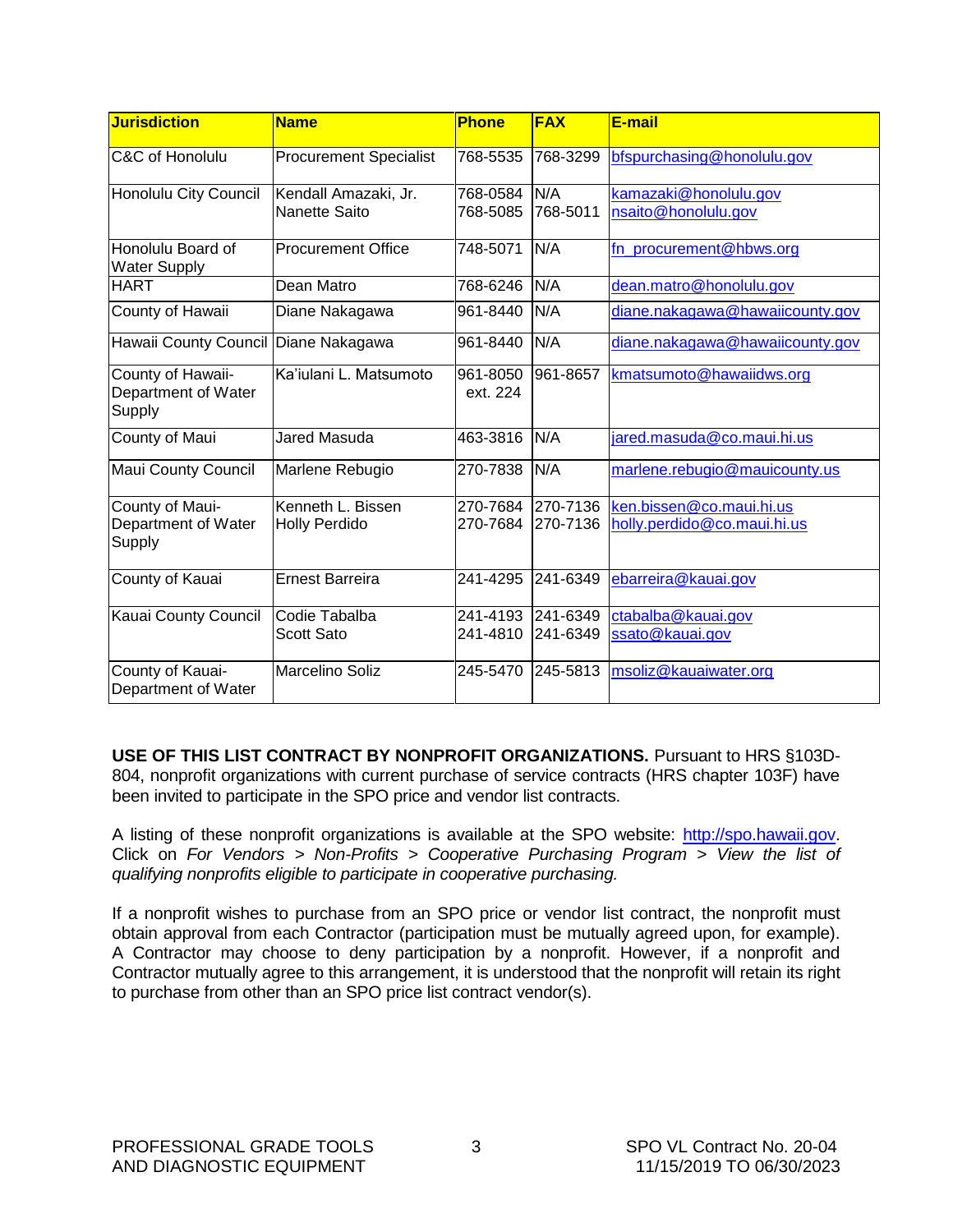<span id="page-5-0"></span>**AUTHORIZED CONTRACTORS.** The following Contractors are authorized to provide professional grade tools and diagnostic equipment. They have signed a Master Agreement with the State of Oklahoma and a Participating Addendum with the Hawaii State Procurement Office.

| <b>Company Name</b>                         | Master Price Agreement Number |
|---------------------------------------------|-------------------------------|
| Hilti, Inc.                                 | OK-MA-818-010                 |
| Sid Tool Co., dba MSC Industrial Supply Co. | OK-MA-818-020                 |
| Snap-on Industrial                          | OK-MA-818-040                 |
| Genuine Parts Company dba NAPA              | OK-MA-818-025                 |

**EMERGENCY PURCHASE.** The FEMA special provisions are included in the contract to allow departments/agencies to make purchases from the following contractors during a declared emergency and seek FEMA reimbursement. For more information, please visit:

[https://spo.hawaii.gov/for-state-county-personnel/disaster-preparedness-procurement/fema](https://spo.hawaii.gov/for-state-county-personnel/disaster-preparedness-procurement/fema-reimbursement/)[reimbursement/](https://spo.hawaii.gov/for-state-county-personnel/disaster-preparedness-procurement/fema-reimbursement/)

The following Contractors have agreed to the FEMA special provisions:

Hilti, Inc. MSC Industrial Supply Co.

**VENDOR CODES** for annotation on purchase orders are obtainable from the *Alphabetical Vendor Edit Table* available at your department's fiscal office. Agencies are cautioned that the remittance address on an invoice may be different from the address of the vendor code annotated on the purchase order.

**COMPLIANCE PURSUANT TO HRS §103D-310(c).** Prior to awarding this contract, the SPO verified compliance of the Contractor(s) named in the SPO Vendor List Contract No. 20-04. *No further compliance verification is required prior to issuing a contract, purchase order, or pCard payment when utilizing this contract.*

**PURCHASING CARD (pCard).** The State of Hawaii Purchasing Card (pCard) is required to be used by the Executive department/agencies, excluding the DOE, HHSC, OHA, and UH, for orders totaling less than \$2,500. For purchases of \$2,500 or more, agencies may use the pCard, subject to its credit limit, or issue a purchase order.

**PURCHASE ORDERS** may be issued for purchases of \$2,500 or more and for vendors who either do not accept the pCard, set minimum order requirements before accepting the pCard for payment, or who charge its customers a transaction fee for the usage.

**SPO VL CONTRACT NO. 20-04** & **NASPO VALUEPOINT MASTER AGREEMENT NUMBER**  shall be typed on purchase orders issued against this vendor list contract**.** For pCard purchases, the SPO VL Contract No. 20-04 and the Master Agreement Number shall be notated on the appropriate transaction document.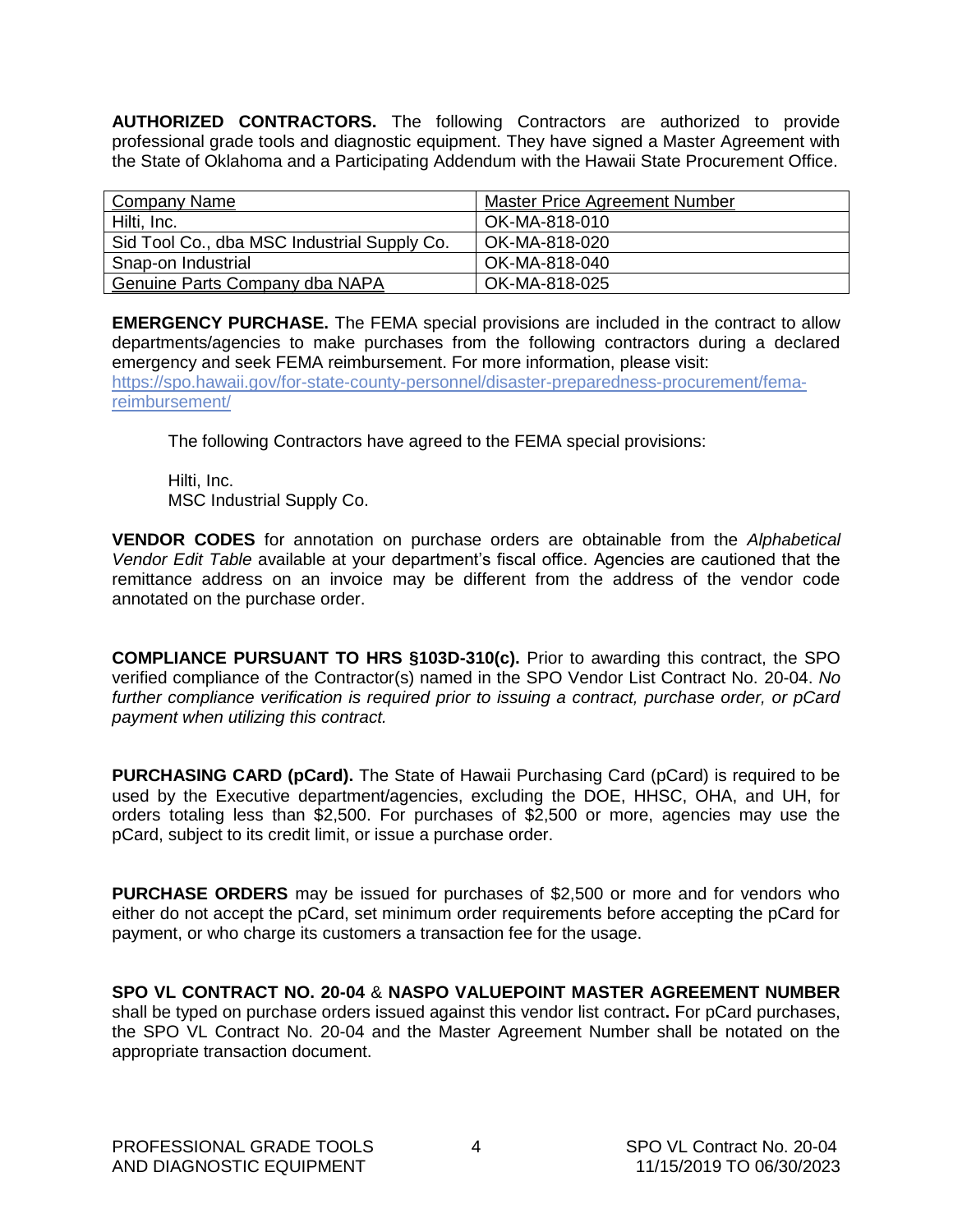<span id="page-6-0"></span>**STATE GENERAL EXCISE TAX (GET) AND COUNTY SURCHARGE** shall not exceed the following rates if seller elects to pass on the charges to its customers.

| <b>COUNTY</b>              | <b>COUNTY</b><br><b>SURCHARGE</b><br><b>TAX RATE</b> | <b>STATE</b><br><b>GET</b> | <b>MAX PASS-ON</b><br><b>TAX RATE</b> | <b>EXPIRATION DATE</b><br>OF SURCHARGE<br><b>TAX RATE</b> |
|----------------------------|------------------------------------------------------|----------------------------|---------------------------------------|-----------------------------------------------------------|
| <b>C&amp;C OF HONOLULU</b> | 0.50%                                                | 4.0%                       | 4.7120%                               | 12/31/2030                                                |
| <b>HAWAII</b>              | 0.50%                                                | 4.0%                       | 4.7120%                               | 12/31/2030                                                |
| COUNTY OF MAUI             | $0.0\%$                                              | 4.0%                       | 4.1666%                               | No county                                                 |
| (including Molokai and     |                                                      |                            |                                       | surcharge                                                 |
| Lanai)                     |                                                      |                            |                                       |                                                           |
| <b>KAUAI</b>               | 0.50%                                                | 4.0%                       | 4.7120%                               | 12/31/2030                                                |

The GET or use tax and county surcharge may be added to the invoice as a separate line item and shall not exceed the current max pass-on tax rate(s) for each island.

County surcharges on state general excise (GE) tax or Use tax may be visibly passed on but is not required. For more information on county surcharges and the max pass-on tax rate, please visit the Department of Taxation's website at [http://tax.hawaii.gov/geninfo/countysurcharge.](http://tax.hawaii.gov/geninfo/countysurcharge)

**PAYMENTS** are to be made to the remittance address of the Contractor(s). HRS §103-10, HRS, provides that the State shall have thirty (30) calendar days after receipt of invoice or satisfactory completion of contract to make payment. Payments may also be made via pCard.

**VENDOR AND PRODUCT EVALUATION.** Form SPO-012, Evaluation: Vendor or Product, for the purpose of addressing concerns on this price list contract, is available to agencies at the SPO website: [http://spo.hawaii.gov.](http://spo.hawaii.gov/) Click on *Forms* on the home page.

**PRICE OR VENDOR LIST CONTRACT AVAILABLE ON THE INTERNET** at the SPO website: [http://spo.hawaii.gov.](http://spo.hawaii.gov/) Click on *Price & Vendor List Contracts* on the home page.

**LEASE AGREEMENTS** are not authorized under this vendor list contract.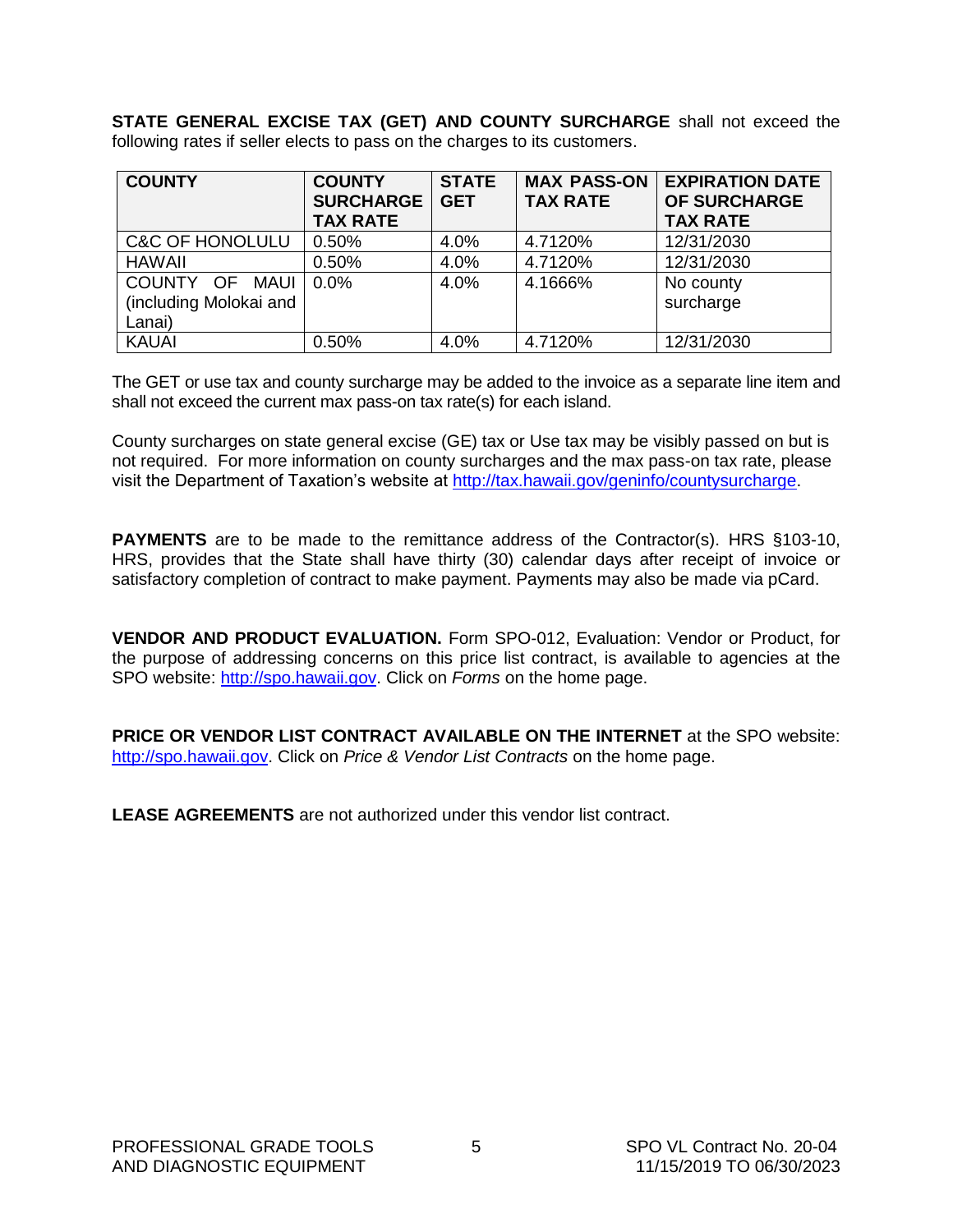#### **AGENCY INSTRUCTIONS FOR PRICE QUOTES**

- <span id="page-7-0"></span>1. Agency shall obtain a minimum of one (1) written price quote from an authorized vendor or authorized reseller for expenditures under \$5,000.
- 2. For expenditures of \$5,000 or more, agency shall obtain a minimum of two (2) written price quotes from two (2) different authorized vendors and/or authorized resellers.
- 3. Purchasing agencies are required to complete Form SPO-010, Record of Procurement, for expenditures \$5,000 or more. Form SPO-010 is available on the SPO website: [http://spo.hawaii.gov.](http://spo.hawaii.gov/) Click on *Forms* on the home page.

**CONSIDERATION OF QUOTES.** Agencies shall consider all responsive and responsible quotes received. An award shall be made to the vendor(s) offering the lowest price. If the lowest price does not meet the agencies specification requirement, the award may be made to the vendor(s) whose offer represents the best value to the agency. Best value means the most advantageous offer determined by evaluating and comparing all relevant criteria in addition to price so that the offer meeting the overall combination that best services the agency is selected. These criteria may include, in addition to others, the total cost of ownership, performance, history of the vendor, quality of goods, services, delivery and proposed technical performance.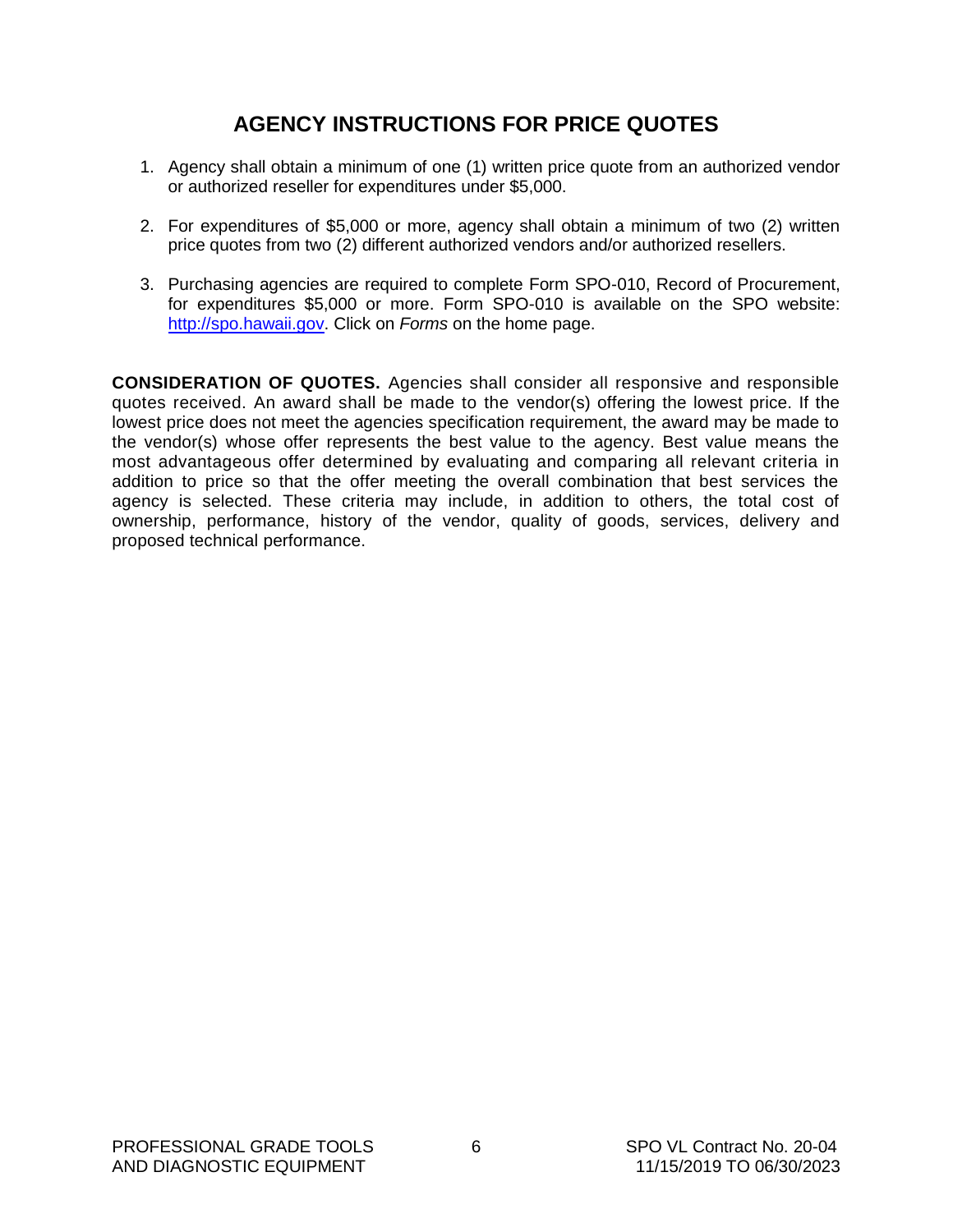## **CONTRACTOR**

## **AND**

# **AUTHORIZED**

### **RESELLER**

## **CONTACT**

# **INFORMATION**

PROFESSIONAL GRADE TOOLS 7 **324 SPO VL Contract No. 20-04** AND DIAGNOSTIC EQUIPMENT 11/15/2019 TO 06/30/2023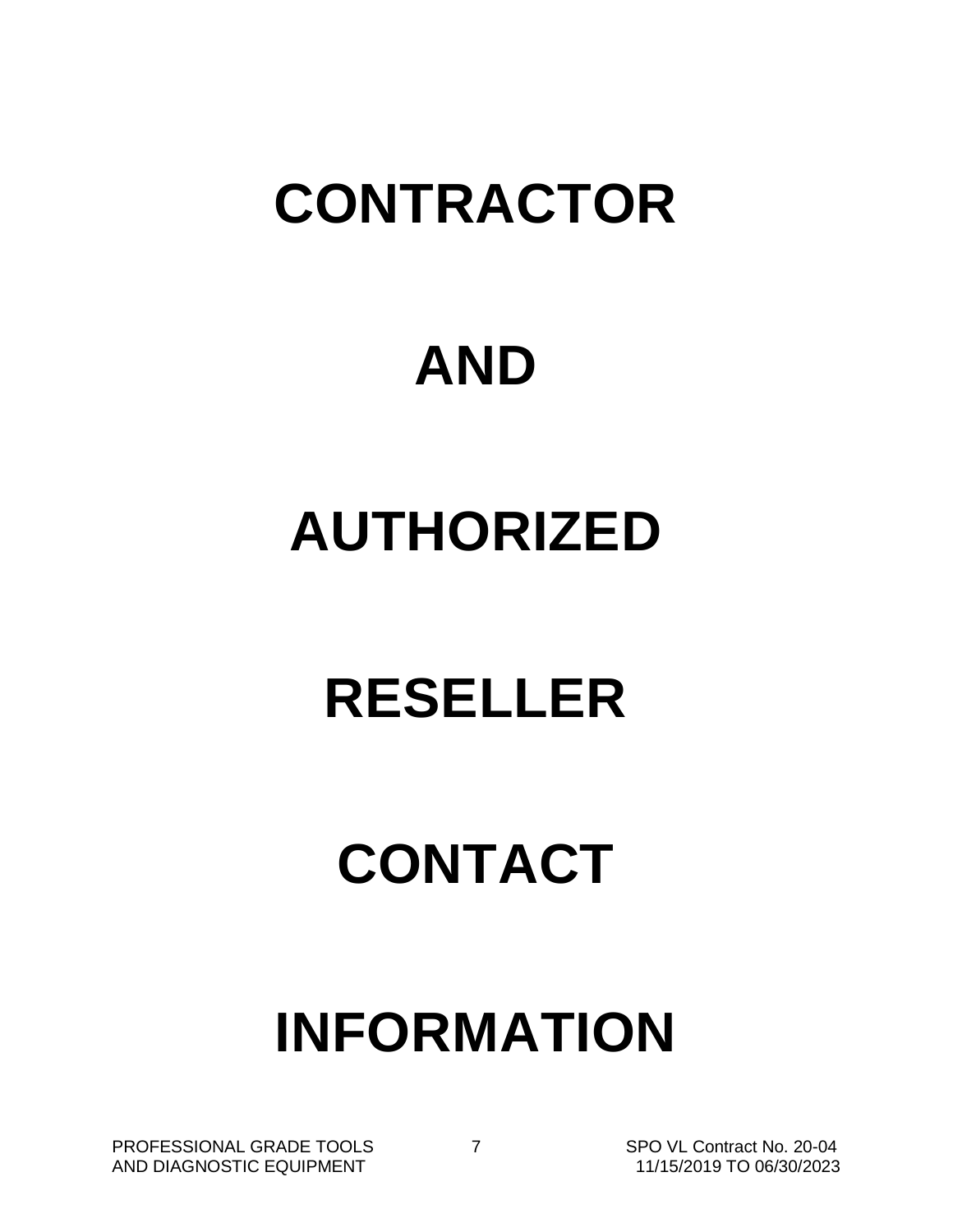### **HILTI, INC. MASTER AGREEMENT NO. OK-MA-818-010**

#### <span id="page-9-0"></span>**Business Address:**

Hilti, Inc. – Operation Center 5400 South 122<sup>nd</sup> East Ave. Tulsa, OK 74146

#### **Remittance Address:**

Hilti, Inc. P.O. Box 650756 Dallas, TX 75265-0756 Vendor Code: 317978-01

#### **QUOTES AND PLACING ORDERS**

#### **Quotes and Orders By Phone, In Store, Face-to-Face, Email or Online**

Hilti Customer Service **Hilti Store – Walk in Location** Government Specialist-Joshua Hoelker 1505 Dillingham Blvd. P- 800-950-6119 **Honolulu**, HI 96817 F- 800-950-6610<br>Available Mon-Fri 6:00 AM – 7:00 PM CST Store Hours: Mon-Fri 7:00

#### **Quote or Order Local Acct Manager**

Conrad Vargas, Jr. Local Account Manager P - (808) 285-2482 E - [Conrad.VargasJr@hilti.com](mailto:Conrad.VargasJr@hilti.com)

### **Quote or Order By Phone: Quote or Order By Walk in Hilti Store:**

Store Hours: Mon-Fri 7:00am – 4:00pm

#### **Email Ordering**

If you prefer ordering via email, Hilti can also speed up your order by converting your email into an automated order using Intelligent Quote Conversion (IQC):

- Allows you to easily and quickly convert a quote into an order from within the quote email.
- Only 2 clicks to convert your quote, order placed within minutes, Intelligent Order Form (IOF).
- Hilti-built Excel ordering form with your custom data (items, pricing, ship-to, etc.).
- Submit order with a simple click of a button, order placed automatically Punchout/OCI link to Hilti Website. If you'd like to buy directly from Hilti Online, Hilti will be able to link to your system with Punchout/OCI. This transfers your Hilti shopping cart directly into your procurement system, helping to simplify your purchasing. eCatalog You can also get a customized electronic product catalog with your net pricing in the most popular formats like MS Excel, BMEcat, XML etc.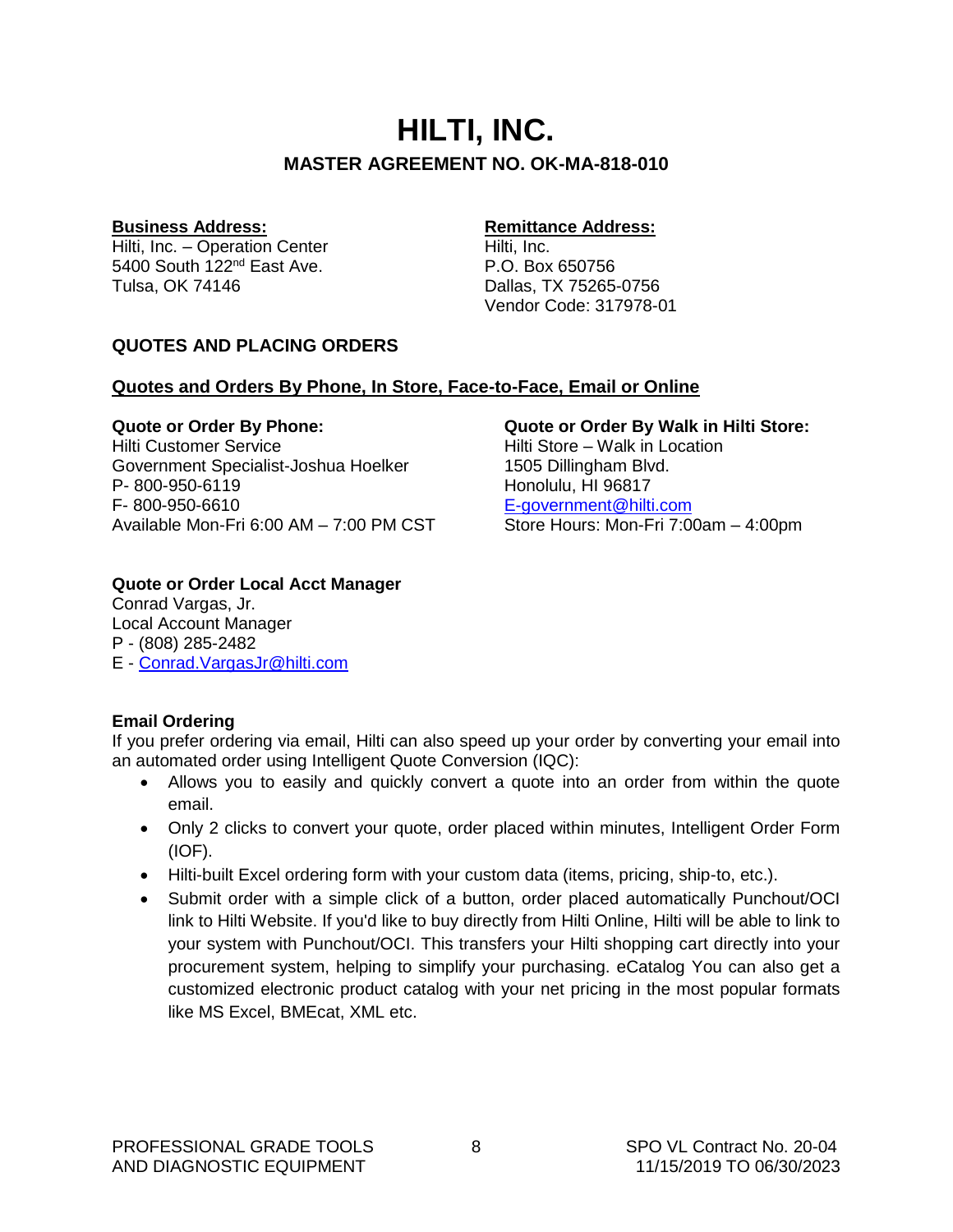#### **HOW TO SETUP AN ACCOUNT ONLINE**

#### **Agency Account Registration**

- How to open an account online: Go to https://www.hilti.com
- Click on "Log in or Register in" in the navigation bar

LOG IN OR REGISTER SHOPPING CART [0] LY CONTACT US P Search Q

- For new account, click on "Register Now" (red box to the right).
- Fill out the registration form.
- You will receive an activation email, open email and click on "Activate Account and Proceed"
- Then complete your personal profile (contact information page).
- Your account will be created and a conformation email will be sent as soon as the setup is done.
- Once you receive the conformation email, log out and log back in to active your account.
- For help with registration please go to [www.hilti.com,](http://www.hilti.com/) Hilti Website Help Center, Video Tutorials "How to register as a new customer" <https://www.hilti.com/content/hilti/W1/US/en/products/utilities-bar/help.html#nav/close>
- Online Ordering 24/7 at [www.hilti.com](http://www.hilti.com/) computer, or tablet.
- Find out what's in stock, [track-and-trace your delivery](https://www.hilti.com/myaccount-history/orders.html#account-navigation) or order online and pick up [your products](https://www.hilti.com/content/hilti/W1/US/en/services/buying-from-hilti/click-and-collect.html) at the local [Hilti Store](https://www.hilti.com/stores) (some limitations apply - contact Hilti for details).
- Hilti's website is packed [www.hilti.com](http://www.hilti.com/) with an abundance of [technical advice,](https://www.hilti.com/content/hilti/W1/US/en/engineering/training/engineering---engineering-services.html) from technical documents about Hilti's products to an extensive [technical library](https://www.hilti.com/downloads) including [BIM/CAD](https://hilti.cadclick.com/?mandant=usa&la=100) objects.
- Technical Library includes online access 24/7 to MSDS Sheets and Hilti Technical and ICC Testing Publications, FM Certifications, UL Approval Documents/Drawings.
- There are [technical tips and videos](https://www.hilti.com/content/hilti/W1/US/en/products/utilities-bar/help.html) to show you how to get the best out of Hilti's products to get your work done faster and safer. Subscribe to Hilti's YouTube Channel<https://www.youtube.com/user/HiltiNorthAmerica>
- Hilti is here to help if you can't find something. Just [chat online](https://www.hilti.com/content/hilti/W1/US/en/services/buying-from-hilti/website.html#contact) with Hilti's customer service team, or [ask for a call back](https://www.hilti.com/content/hilti/W1/US/en/services/buying-from-hilti/website.html#contact) during office hours [https://www.hilti.com/content/hilti/W1/US/en/services/buying-from](https://www.hilti.com/content/hilti/W1/US/en/services/buying-from-hilti/website.html#contact)[hilti/website.html#contact](https://www.hilti.com/content/hilti/W1/US/en/services/buying-from-hilti/website.html#contact)
- Quick Access to documents and video library at<https://www.hilti.com/downloads>

If you need further assistance registering online, please contact Hilti's Government Specialist, Stephanie George or Ella Smyth at 800-950-6119.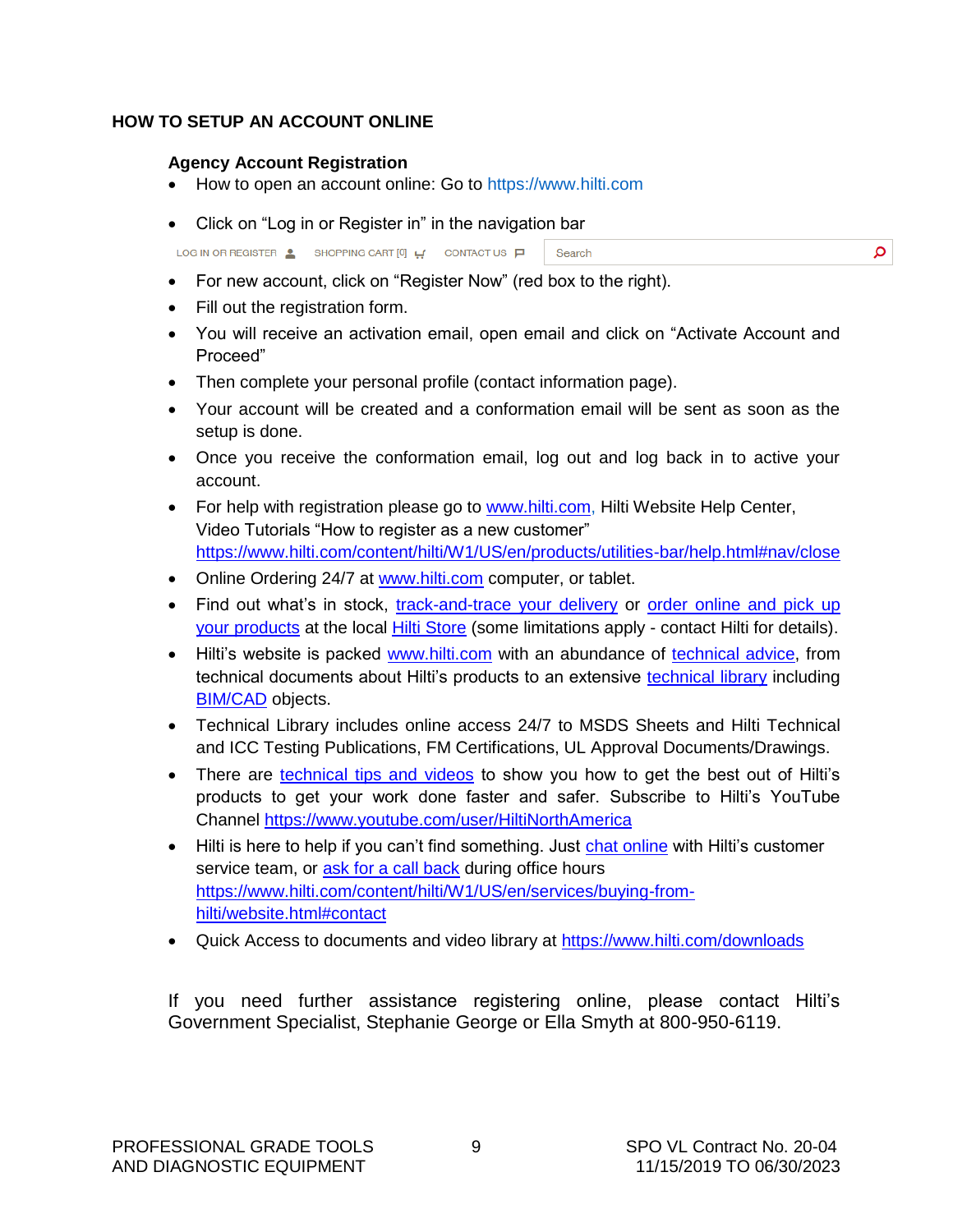**DELIVERY** All tools and diagnostic equipment will be "Inside Deliveries" as designated by a representative of the participating agencies placing the order.

• Inside Delivery refers to a delivery to other than a loading dock, front lobby, or reception area. Specific delivery instructions will be noted on the order form or Purchase Order.

#### **TOOL REPAIR**

- When your tools break down, your project breaks down. That's why Hilti makes it simple to request tool repair through your Hilti Online account.
- Enjoy full access to your company's tool history whenever you need it—keeping service requests simple, and your project running smoothly.
- Request a tool repair https://www.hilti.com/#overlay/login
- Don't have a login yet? Chat now, and Hilti can link your email address to your Hilti account for simplified tool management.

One feature of Hilti Connect is the ability to process a tool repair.

- Submit tools for repair with the touch of a button right from your smart phone.
- Receive the shipping label by email, box up the tool, and send it to Hilti for professional repair. Take advantage of Hilti's one (1) day turn around on repairs in our first-class repair centers. Eliminate the tool repair hassle and streamline it by:

DOWNLOAD the Hilti Connect App NOW to get instant digital access to your Hilti tools

- Download for free from the App Store
	- Download for free from Google Play

#### **With the Hilti Connect App, you can view the following information about your tools:**

- Purchase date
- Invoice number
- Warranty or Fleet Management expiration dates
- Repair history such as the number of repairs, last repair date, and total dollar amount spent for repair on that tool. This helps you decide whether to repair or replace the tool.
- Access relevant documents like operator's manuals and OSHA Silica Documents
- Find the best accessories, related products, and how-to videos

#### **B2B Electronic Ordering Systems and Services**

- Direct EDI Connection
- Electronic Data Interchange (EDI) is a direct link between your system and Hilti. It's particularly useful if you're a frequent customer.
- EDI supports several transactions including Order, OrderResp, ShipNote and Invoice. It's also available in a range of formats, such as SNSI, X12, cXML and iDoc.

Hilti No Cost Services go to [https://www.hilti.com/content/hilti/W1/US/en/services/buying-from](https://www.hilti.com/content/hilti/W1/US/en/services/buying-from-hilti/website.html)[hilti/website.html](https://www.hilti.com/content/hilti/W1/US/en/services/buying-from-hilti/website.html) - The services website changed to Hilti Services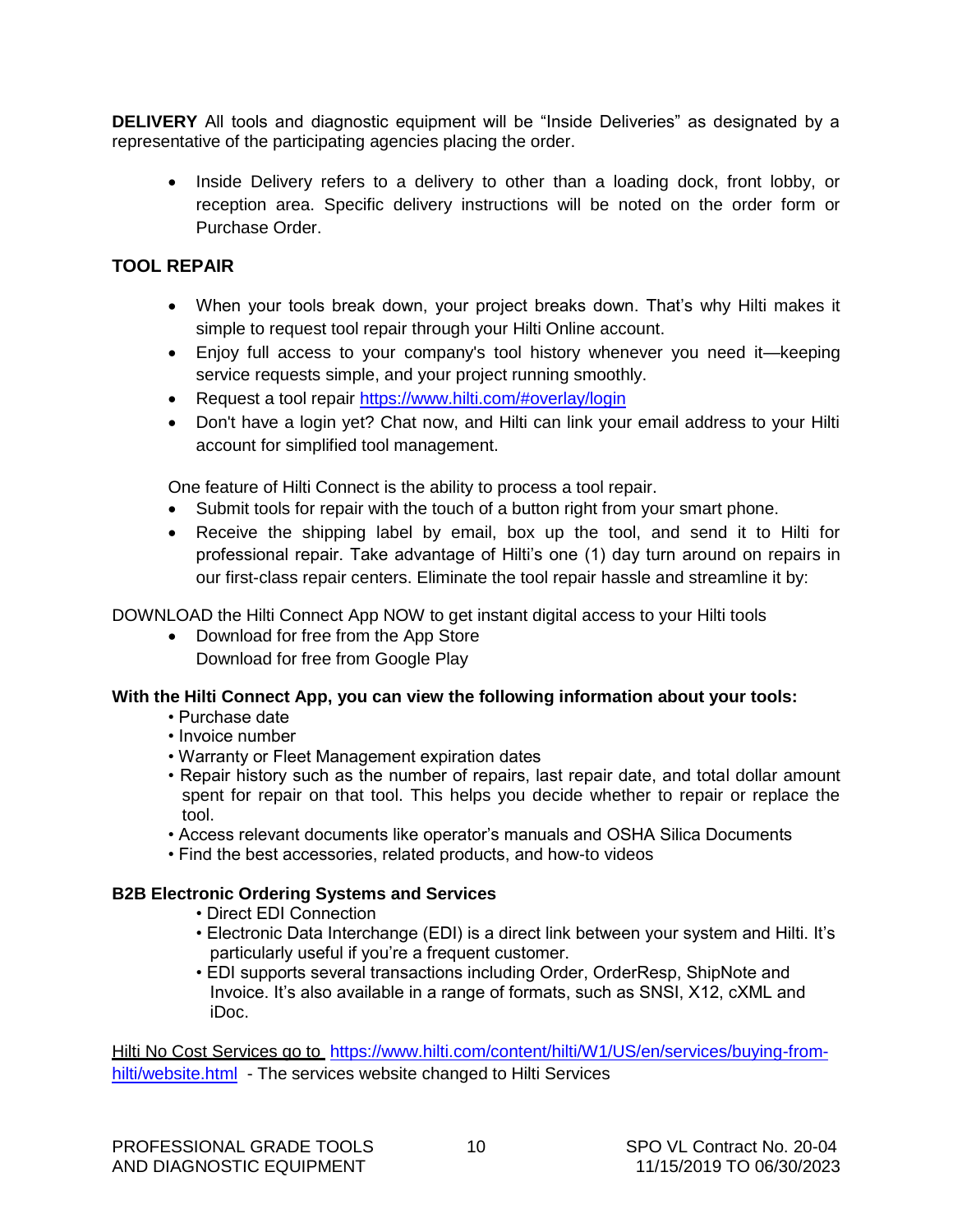

**For Hilti Pricing, go to:** [https://www.naspovaluepoint.org/portfolio/professional-grade-tools](https://www.naspovaluepoint.org/portfolio/professional-grade-tools-diagnostic-equipment-2018-2023/hilti-inc/)[diagnostic-equipment-2018-2023/hilti-inc/](https://www.naspovaluepoint.org/portfolio/professional-grade-tools-diagnostic-equipment-2018-2023/hilti-inc/) and click on Hilti Pricing Update June 2021**.**

#### **Hilti, Inc. Value Added Option Pricing Lists:**

| Tools:       | https://spo.hawaii.gov/wp-content/uploads/2019/10/Hilti-NASPO-VP-<br>Value-Added-Option-Tools.pdf       |
|--------------|---------------------------------------------------------------------------------------------------------|
| Diagnostics: | https://spo.hawaii.gov/wp-content/uploads/2019/10/Hilti-NASPO-VP-<br>Value-Added-Option-Diagnsotics.pdf |

#### **Hilti, Inc. Percentage Discount Off Manufacturer's List Price:**

| <b>CATEGORY 1 TOOLS</b>  |                                                                              |
|--------------------------|------------------------------------------------------------------------------|
| <b>PRODUCT</b>           | <b>PERCENTAGE DISCOUNT OFF</b><br><b>MANUFACTURER'S LIST</b><br><b>PRICE</b> |
| <b>HILTI TOOLS</b>       | <b>MINIMUM 40%</b>                                                           |
| ALL OTHER HILTI PRODUCTS | <b>MINIMUM 45%</b>                                                           |

| <b>CATEGORY 2 DIAGNOSTICS</b>  |                                                                              |
|--------------------------------|------------------------------------------------------------------------------|
| <b>PRODUCT</b>                 | <b>PERCENTAGE DISCOUNT OFF</b><br><b>MANUFACTURER'S LIST</b><br><b>PRICE</b> |
| <b>HILTI DETECTION SYSTEMS</b> | MINIMUM 40%                                                                  |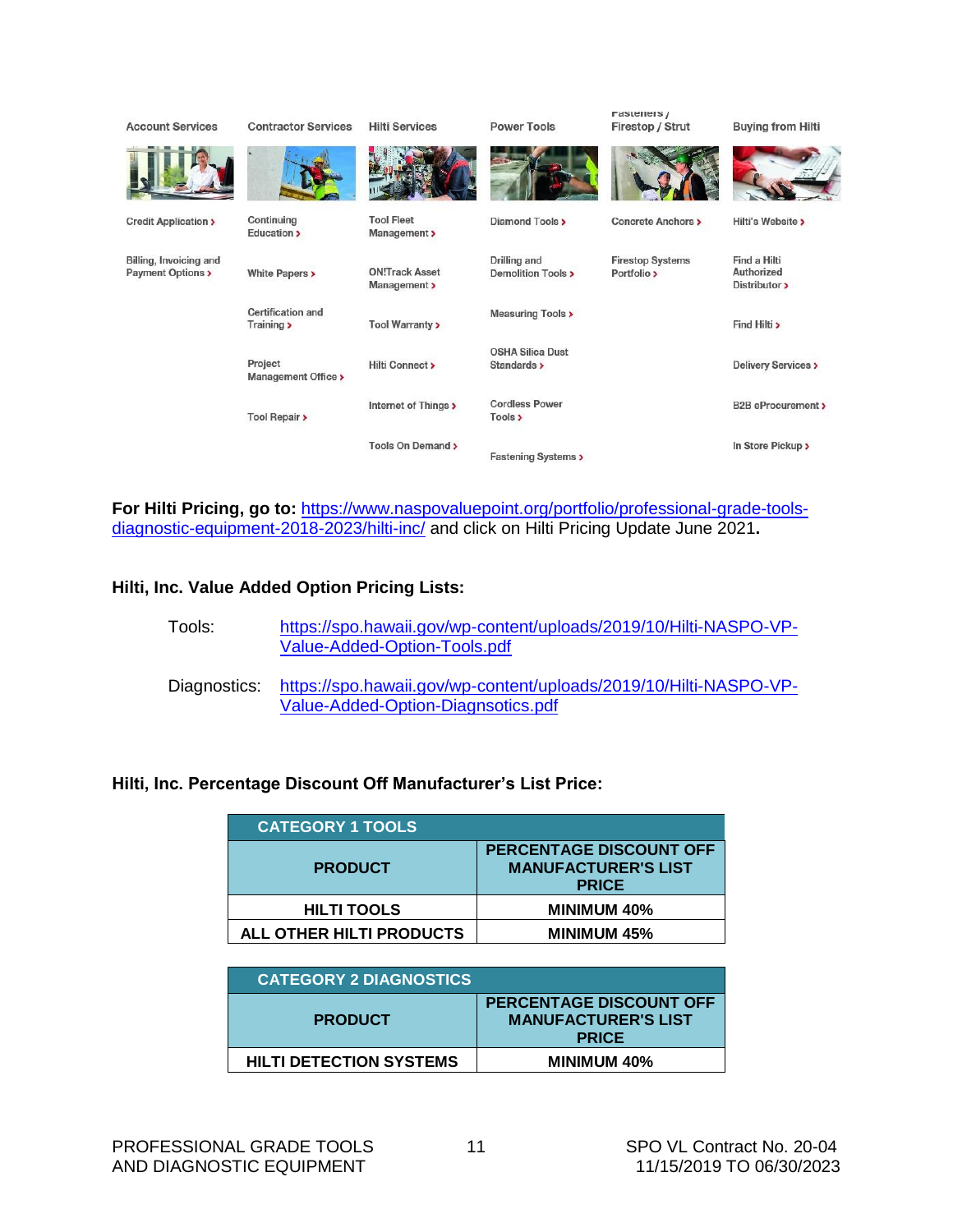### <span id="page-13-0"></span>**SID TOOL CO., dba MSC INDUSTRIAL SUPPLY CO.**

#### **MASTER AGREEMENT NO. OK-MA-818-020**

#### **Business Address:**

#### **Remittance Address:**

MSC Industrial Supply Company 75 Maxess Road Melville, NY 11747

MSC Industrial Direct Co PO Box 953635 St. Louis, MO 63195 Vendor Code: 313781-00

#### All Islands

| Phone:                    | (888) 672-9722 (Mon-Fri 5:00am to 8:00pm PST) |
|---------------------------|-----------------------------------------------|
| Fax:                      | (800) 753-7937                                |
| Email:                    | nvp@mscdirect.com                             |
| <b>Operational Hours:</b> | Monday thru Friday, 8:00am to 10:00pm EST     |

#### **AGENCY ACCOUNT SETUP, LOGIN & ORDERING VIA ONLINE** at [www.mscdirect.com.](http://www.mscdirect.com/)

#### HOW TO SETUP A MSC INDUSTRIAL SUPPLY COMPANY ACCOUNT NUMBER

- 1. Call (888) 672-9722. A MSC representative will assist to setup your account number.
- 2. Your agency must be registered to receive NASPO MSC Industrial Supply contract pricing.

AFTER ACCOUNT SETUP, AGENCIES NEED TO REGISTER ONLINE AT [www.mscdirect.com](http://www.mscdirect.com/) TO OBTAIN NASPO VALUEPOINT CONTRACT PRICING AND TO BE AUTHORIZED TO PLACE ORDER ONLINE.

- 1. Click on Register (upper right corner).
- 2. Click on Locate my Account enter account number and bill to zip code, then click

Summit.

- 3. Locate your name and click Register/Log In. If you are unable to locate your name, enter your name in the New User section and click Register.
- 4. Register your agency information (personal profile, create username and password, print catalog mailings, order notifications, and email format preference). \*Please make sure to answer the following line in the mailings section\* would you like to be contacted by third parties that are relevant to your business? Click Yes or No then Submit.
- 5. You will be on My Account Page, which gives options to manage your account, (you will also receive an email confirmation).
- 6. Click Home to see different product categories, search engine powered by Google, order pad and much more.
- 7. For further assistance contact the MSC Support Desk at (888) 672-9722.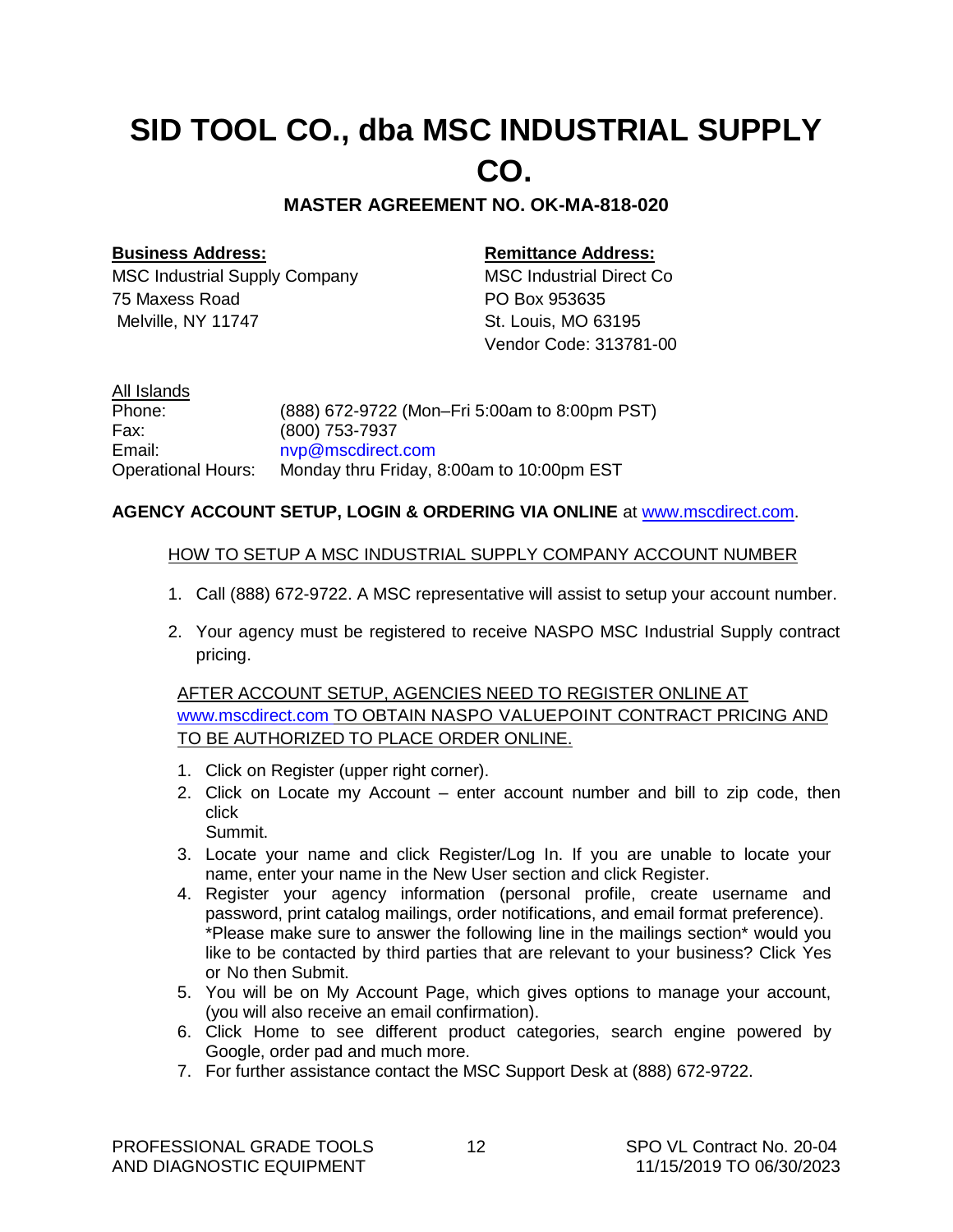MSC INDUSTRIAL SUPPLY COMPANY PRICING

- 15% 25% off catalog pricing for NASPO ValuePoint Product Categories.
- Minimum of 15% off catalog pricing for non NASPO ValuePoint Product Categories (excluding machinery).

MSC INDUSTRIAL SUPPLY COMPANY SHIPPING INFORMATION

- Shipping point is FOB Destination if shipped by third party ground transportation.
- MSC Industrial Supply Company will notify agency of applicable shipping charges if the agency request shipment to be expedited or request special handling requirements.
- MSC Industrial Supply Company Four Central Warehouse Centers are located at (Elkhart, Indiana, Reno, Nevada, Atlanta, Georgia, Harrisburg, Pennsylvania).

**DELIVERY:** All tools and diagnostic equipment will be "Inside Deliveries" as designated by a representative of the participating agencies placing the order.

• Inside Delivery refers to a delivery to other than a loading dock, front lobby, or reception area. Specific delivery instructions will be noted on the order form or Purchase Order.

MSC INDUSTRIAL SUPPLY COMPANY DELIVERY TIME FRAME

- In-Stock Item: Within 3 to 5 business days after acceptance of purchase order.
- Non-Stock Item: 5 to 10 business days after acceptance of purchase order.

**For MSC Industrial Pricing, go to: [https://www.naspovaluepoint.org/portfolio/professional-grade](https://www.naspovaluepoint.org/portfolio/professional-grade-tools-diagnostic-equipment-2018-2023/hilti-inc/)[tools-diagnostic-equipment-2018-2023/hilti-inc/](https://www.naspovaluepoint.org/portfolio/professional-grade-tools-diagnostic-equipment-2018-2023/hilti-inc/)** and click on MSC Pricing Revision Oct 2021**.**

#### **MSC Industrial Value Added Option Pricing Lists:**

**Tools: [https://spo.hawaii.gov/wp-content/uploads/2019/10/MSC-NASPO-VP-Value-Added-](https://spo.hawaii.gov/wp-content/uploads/2019/10/MSC-NASPO-VP-Value-Added-Options-Tools.pdf)[Options-Tools.pdf](https://spo.hawaii.gov/wp-content/uploads/2019/10/MSC-NASPO-VP-Value-Added-Options-Tools.pdf)**

**Diagnostics: [https://spo.hawaii.gov/wp-content/uploads/2019/10/MSC-NASPO-VP-Value-Added-](https://spo.hawaii.gov/wp-content/uploads/2019/10/MSC-NASPO-VP-Value-Added-Options-Diagnostics.pdf)[Options-Diagnostics.pdf](https://spo.hawaii.gov/wp-content/uploads/2019/10/MSC-NASPO-VP-Value-Added-Options-Diagnostics.pdf)**

#### **Please Note:**

Any tools not listed in the below table will qualify for the following discounts:

- Power Tools will qualify for 10% discount off the MSCdirect.com list price.
- Hand Tools will qualify for 25% discount off of MSCdirect.com list price.
- All discounts will exclude machinery; MSC will provide all machinery quotes upon request.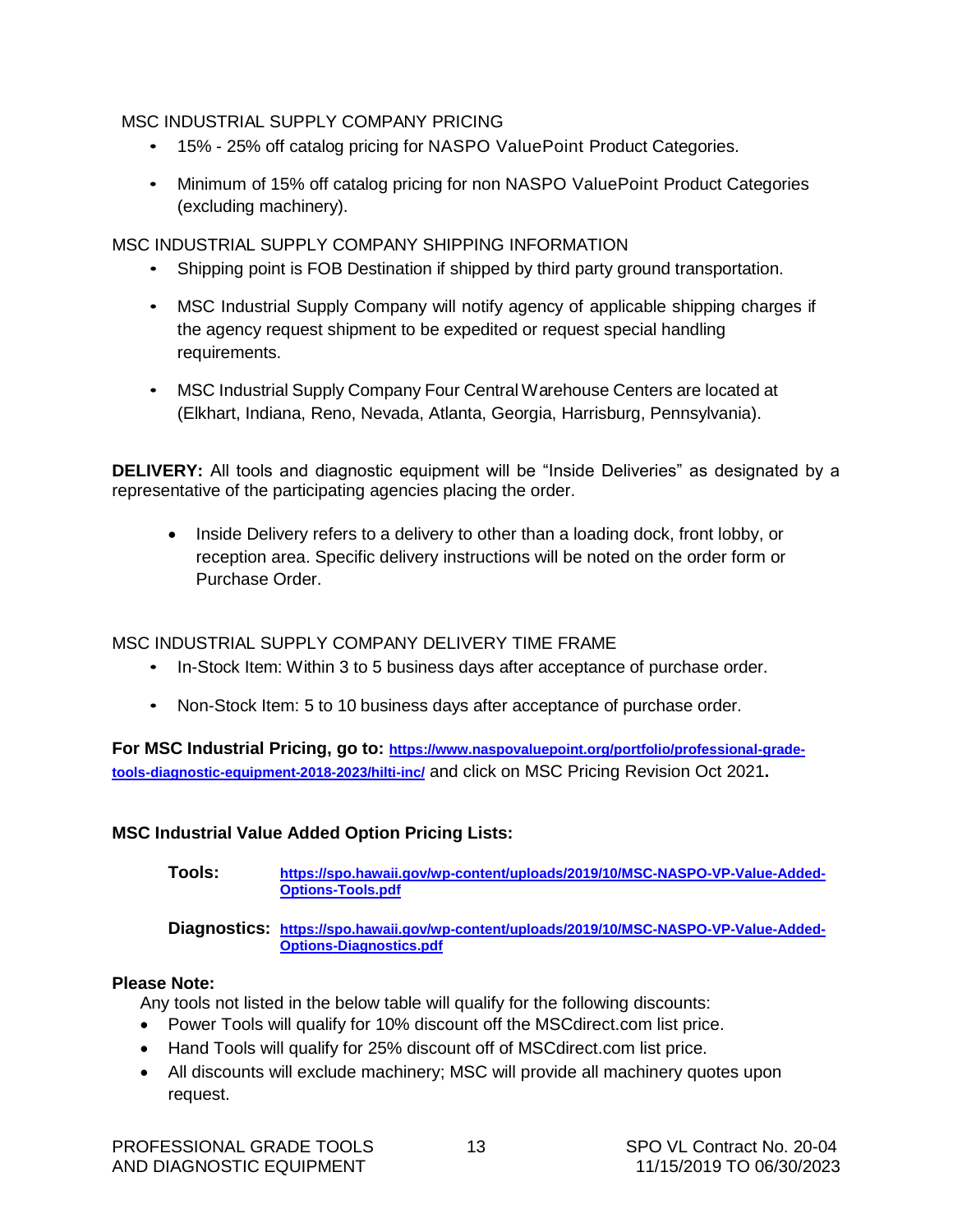**MSC Industrial Percentage Discount Off of MSCDirect.com List Price:**

| <b>CATEGORY 1 TOOLS</b>       |                                                                                |
|-------------------------------|--------------------------------------------------------------------------------|
| <b>PRODUCT</b>                | <b>PERCENTAGE DISCOUNT</b><br><b>OFF OF MSCDIRECT.COM</b><br><b>LIST PRICE</b> |
| <b>BLACK AND DECKER</b>       | 18%                                                                            |
| <b>BOSCH</b>                  | 18%                                                                            |
| <b>CHANNELOCK</b>             | 25%                                                                            |
| <b>CRESCENT</b>               | 25%                                                                            |
| <b>DELTA</b>                  | 18%                                                                            |
| <b>DEWALT</b>                 | 18%                                                                            |
| <b>DREMEL</b>                 | 18%                                                                            |
| <b>EASTWING</b>               | 25%                                                                            |
| <b>EKLIND TOOL &amp; MFG</b>  | 25%                                                                            |
| <b>GREENLEE</b>               | 25%                                                                            |
| <b>INGERSOLL RAND</b>         | 18%                                                                            |
| <b>IRWIN</b>                  | 25%                                                                            |
| <b>KLEIN</b>                  | 25%                                                                            |
| <b>MILWAUKEE</b>              | 18%                                                                            |
| <b>NORTON</b>                 | 25%                                                                            |
| <b>JUPITER</b>                | 25%                                                                            |
| <b>PORTER CABLE</b>           | 18%                                                                            |
| <b>PROTO</b>                  | 25%                                                                            |
| <b>RIGID</b>                  | 25%                                                                            |
| <b>CHICAGO PNEUMATIC</b>      | 18%                                                                            |
| <b>BLACKHAWK</b>              | 25%                                                                            |
| <b>WERA</b>                   | 25%                                                                            |
| <b>ELKIND</b>                 | 25%                                                                            |
| <b>GERBER</b>                 | 25%                                                                            |
| <b>PARAMOUNT</b>              | 25%                                                                            |
| <b>DEWALT ACCESSORIES</b>     | 18%                                                                            |
| <b>MILWAULKEE ACCESSORIES</b> | 18%                                                                            |
| <b>BLACKHAWK TOOLS</b>        | 25%                                                                            |
| JET                           | 12%                                                                            |
| <b>VECTRAX</b>                | 12%                                                                            |
| <b>CLAUSING</b>               | 12%                                                                            |
| <b>APEX TOOL GROUP</b>        | 25%                                                                            |
| <b>OEM TOOLS</b>              | 25%                                                                            |
| <b>THA HYDRAULICS</b>         | 25%                                                                            |
| <b>MILTON</b>                 | 25%                                                                            |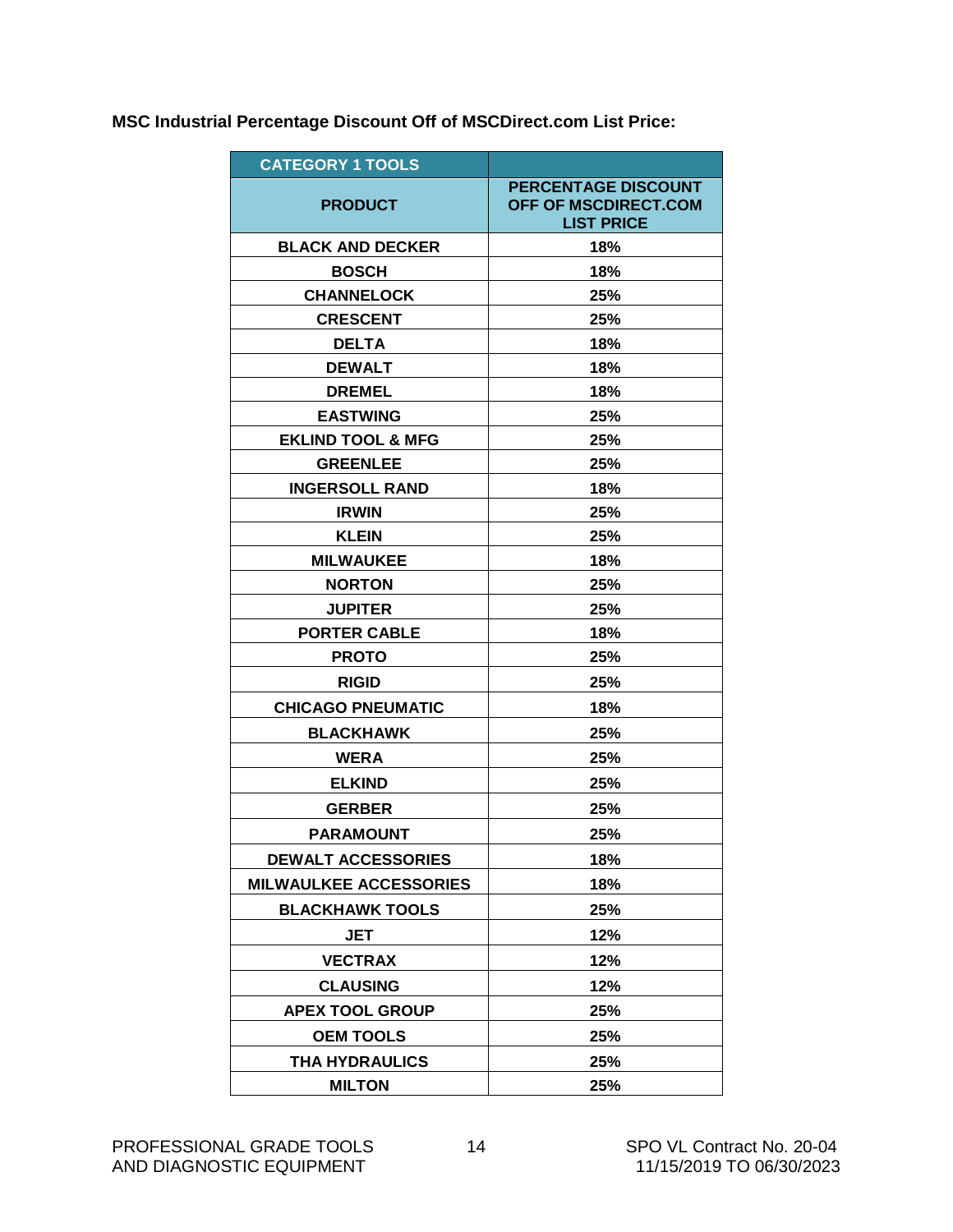| <b>CATEGORY 1 TOOLS</b>      |                                                                                |
|------------------------------|--------------------------------------------------------------------------------|
| <b>PRODUCT</b>               | <b>PERCENTAGE DISCOUNT</b><br><b>OFF OF MSCDIRECT.COM</b><br><b>LIST PRICE</b> |
| <b>BLACK AND DECKER</b>      | 18%                                                                            |
| <b>BOSCH</b>                 | 18%                                                                            |
| <b>CHANNELOCK</b>            | 25%                                                                            |
| <b>CRESCENT</b>              | 25%                                                                            |
| <b>DELTA</b>                 | 18%                                                                            |
| <b>DEWALT</b>                | 18%                                                                            |
| <b>DREMEL</b>                | 18%                                                                            |
| <b>EASTWING</b>              | 25%                                                                            |
| <b>EKLIND TOOL &amp; MFG</b> | 25%                                                                            |
| <b>GREENLEE</b>              | 25%                                                                            |
| <b>INGERSOLL RAND</b>        | 18%                                                                            |

| <b>CATEGORY 2 DIAGNOSTICS</b> |                                                                              |
|-------------------------------|------------------------------------------------------------------------------|
| <b>PRODUCT</b>                | <b>PERCENTAGE DISCOUNT</b><br><b>OFF MANUFACTURER'S</b><br><b>LIST PRICE</b> |
| <b>FLUKE</b>                  | 20%                                                                          |
| SPX/OTC                       | <b>20%</b>                                                                   |
| <b>TRACERLINE</b>             | 20%                                                                          |
| <b>LINCOLN</b>                | 20%                                                                          |
| <b>LANG</b>                   | 20%                                                                          |
| <b>AMPROBE</b>                | 20%                                                                          |
| <b>EXTECH</b>                 | 20%                                                                          |
| <b>STARRETT</b>               | 20%                                                                          |
| <b>MITSUBISHI</b>             | 20%                                                                          |
| SPI                           | 20%                                                                          |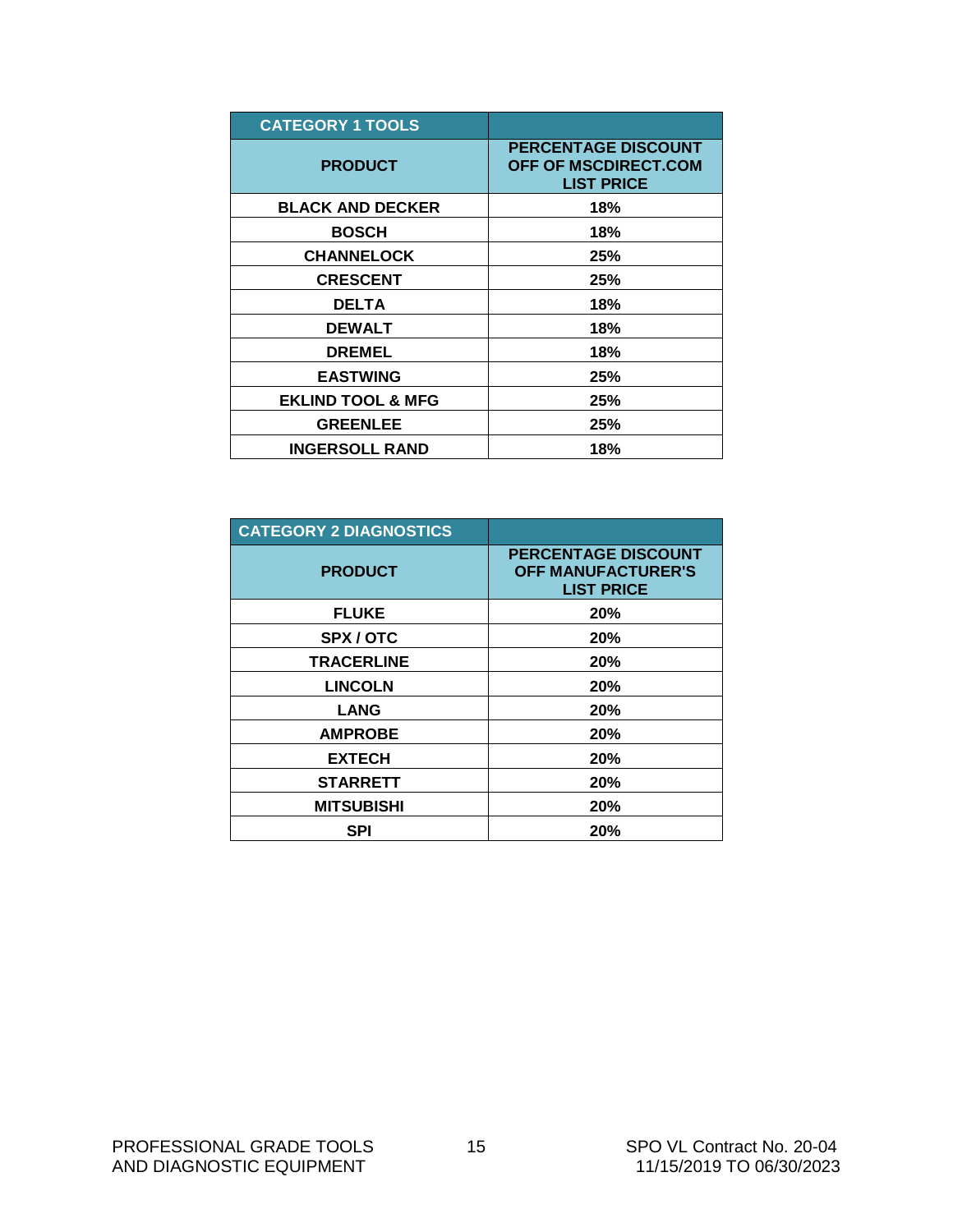### **SNAP-ON INDUSTRIAL MASTER AGREEMENT NO. OK-MA-818-040**

#### <span id="page-17-0"></span>**Business Address:**

Snap-on Industrial, A Division of IDSC Holdings LLC 2801 80<sup>th</sup> Street Kenosha, WI 53141-1410

#### **Order Point:**

#### **Remittance Address:**

Snap-on Industrial 21755 Network Pl Chicago, IL 60673-1217 Vendor Code: 360690-00

#### **Local Sales and Service:**

Gary Nickerson Industrial Account Manager 808-421-8132 [Gary.Nickerson@snapon.com](mailto:Gary.Nickerson@snapon.com)

Snap-on Industrial, Industrial Customer Service Center 3011 IL Route 176

Door 1

By Mail:

Crystal Lake, IL 60014 Phone: 1-877-740-1900 or 1- 815-479-5900 Fax: 1-877-740-1880 or 1-815-479-6930 Industrial Orders: order@snapon.com B2B online accounts are available. Contact Gary Nickerson for details.

**DELIVERY** All tools and diagnostic equipment will be "Inside Deliveries" as designated by a representative of the participating agencies placing the order. Inside Delivery refers to a delivery to other than a loading dock, front lobby, or reception area. Specific delivery instructions will be noted on the order form or Purchase Order.

#### **Percentage Discount Off Manufacturer's List Price:**

[https://spo.hawaii.gov/wp-content/uploads/2019/10/Snap-on-Industrial-Value-Added-](https://spo.hawaii.gov/wp-content/uploads/2019/10/Snap-on-Industrial-Value-Added-Options-Percent-Discount.pdf)[Options-Percent-Discount.pdf](https://spo.hawaii.gov/wp-content/uploads/2019/10/Snap-on-Industrial-Value-Added-Options-Percent-Discount.pdf)

#### **Product Price Group Description:**

[https://spo.hawaii.gov/wp-content/uploads/2019/10/Snap-on-Industrial-Value-Added-](https://spo.hawaii.gov/wp-content/uploads/2019/10/Snap-on-Industrial-Value-Added-Options-Product-Price-Group-Description.pdf)[Options-Product-Price-Group-Description.pdf](https://spo.hawaii.gov/wp-content/uploads/2019/10/Snap-on-Industrial-Value-Added-Options-Product-Price-Group-Description.pdf)

#### **Snap-on Industrial Value Added Option Pricing Lists:**

Tools and Diagnostic Pricing: [https://spo.hawaii.gov/wp-content/uploads/2019/10/Snap-on-Industrial-Value-Added-](https://spo.hawaii.gov/wp-content/uploads/2019/10/Snap-on-Industrial-Value-Added-Options-TOOLS.pdf)[Options-TOOLS.pdf](https://spo.hawaii.gov/wp-content/uploads/2019/10/Snap-on-Industrial-Value-Added-Options-TOOLS.pdf)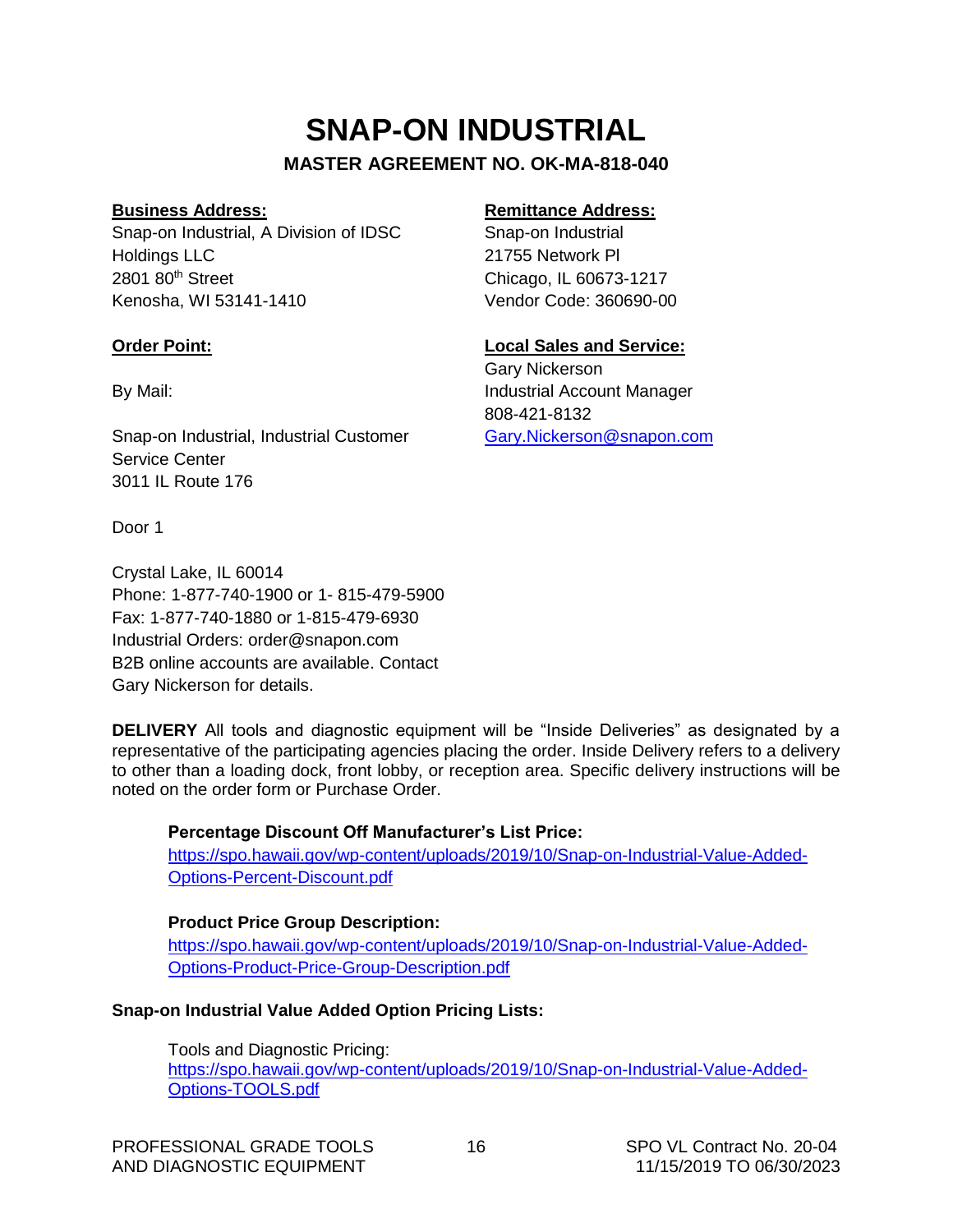### **GENUINE AUTO PARTS dba NAPA AUTO PARTS**

#### **MASTER AGREEMENT NO. OK-MA-818-025**

#### **HOW TO SETUP AN ACCOUNT**

Agencies shall setup an account with any of the following company owned or independent owners shown below.

For example, if your agency sets up an account number with Genuine Parts Company dba NAPA Auto Parts, the account number shall be utilized at all Genuine Parts Company store locations Statewide. If the agency sets up an account number with Parts Center Hawaii, the same number will be used at all Part Center locations. Agencies can set up account numbers will all 6 affiliates and authorized dealers.

**PARTS CATALOG/ELECTRONIC PARTS ORDERING.** After setting up an account, agencies may view the NAPA Auto Parts catalog and order parts electronically by setting up a 10 digit NAPA ProLink ID number by following the instructions on the www.napaprolink.com website. (Note: Larry's Auto Parts is excluded.)

- Click on Register under New User.
- Complete the form and click Submit
- Write down the 10 digit NAPA ProLink ID number you receive immediately after registration. (This number is critical as this is what will link you to your servicing NAPA store).
- Contact your servicing NAPA store(s) and speak to the Manager or Owner to give them your 10 digit ProLink ID to have them link you to their store.
- Once your servicing store has you set up in the point-of-sale system, you may login using the username and password you entered during registration.
- If you encounter any issues during the setup process, call 1-800-742-3578.

**DELIVERY.** The F.O.B. shipping point is agencies facility.

 The delivery time for in-stock items is within 45 minutes if the store facility is within five (5) miles of the delivery point. If the delivery point is greater than five (5) miles, the delivery time will be agreed upon by both parties but be no less than 24 hours.

**OUT-OF-STOCK REMEDY.** In the event of an out-of-stock item, the ordering agencies shall have the option to either request back order or cancel the item from order, upon receipt of order acknowledgement identifying that said items are unavailable. Under no circumstances is the Contractor permitted to make unauthorized substitutions or cancellations, without the authorization of the Purchasing Entity.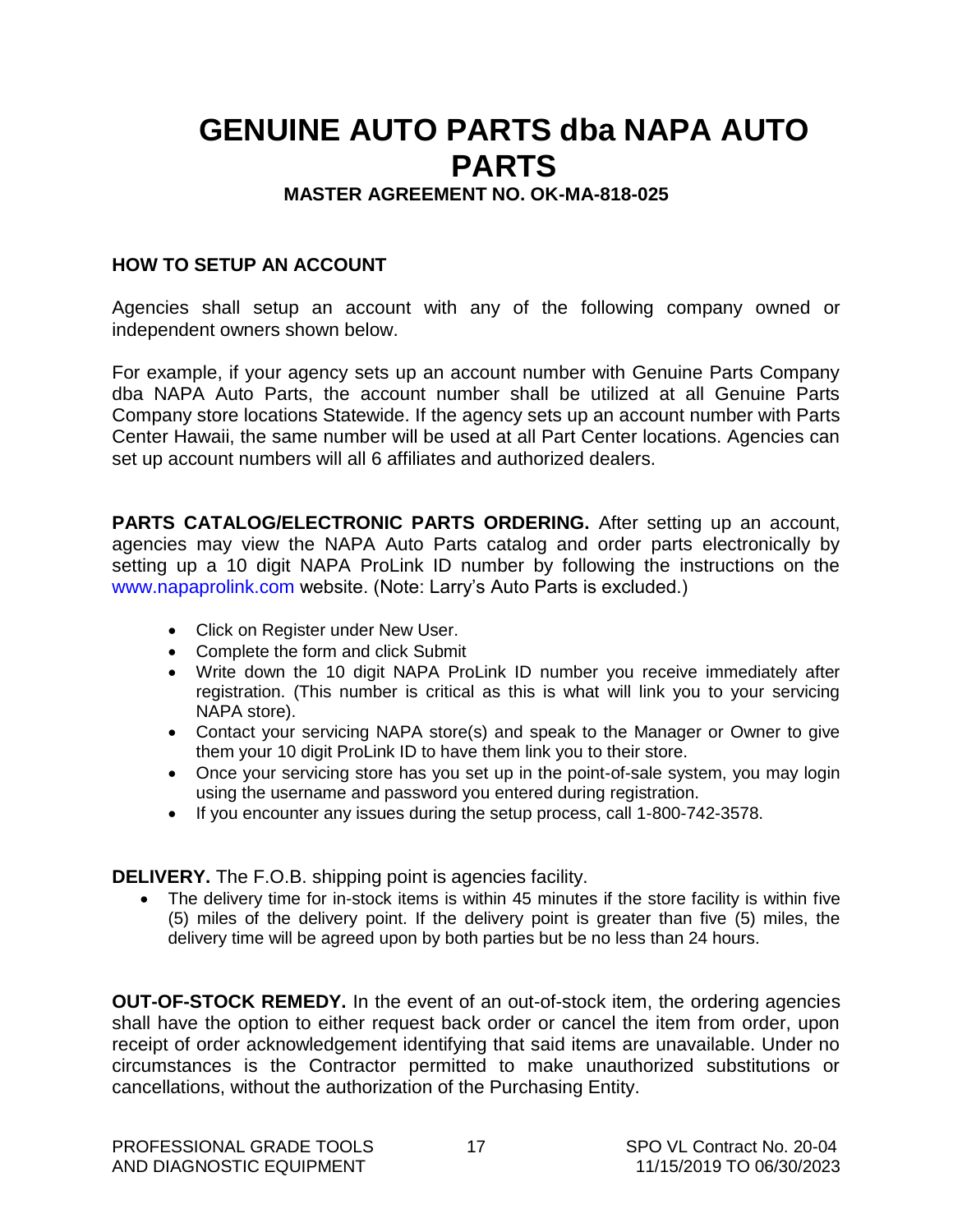**RESTOCKING FEES.** Contractor will not impose a restocking fee on the following:

- Item(s) returned that were damaged upon receipt
- $\bullet$  Incorrect items shipped
- Items that are returned unopened in an original packaging
- Items that are returned, but exchanged for other item(s)

**CORE CHARGES.** All parts supplied which require core exchanges shall be billed a core charge at the time of sale. Core credit is to be issued the same day as the core is returned. Any core that is not usable or not returned shall not be credited.

#### **Regional NAPA Distribution Center**

94-141 Leowanena Street Waipahu, HI 96797 Darryl Turner General Manager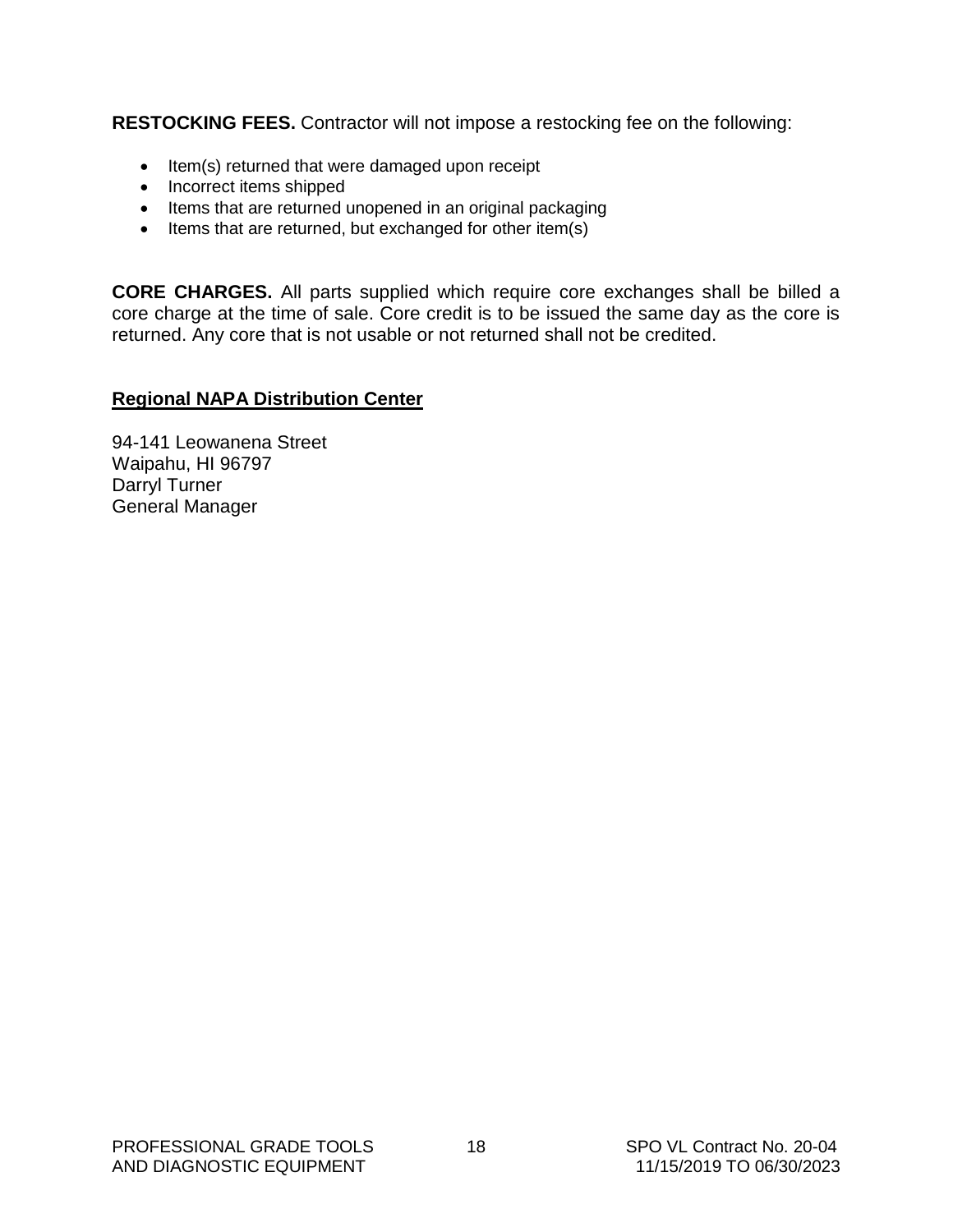#### **PROCEDURES TO OBTAIN PRICE QUOTES FOR NAPA**

Agencies requesting a quote from NAPA are required to obtain one (1) price quote from any one of the following companies listed below. The company names are Genuine Parts Company, Hanabusa Auto Parts, Inc., Larry's Auto Parts, Inc., United Auto Parts, Inc., Friendly Isle Auto Parts and Supplies and Pacific Service Development Corporation. The auto parts pricing are the same price for all stores.

| <b>Island</b> | <b>Address</b>                                                                              | <b>Contact</b><br><b>Name</b> | Phone          | Fax            | <b>Remit Payment To</b>                                                                                            |
|---------------|---------------------------------------------------------------------------------------------|-------------------------------|----------------|----------------|--------------------------------------------------------------------------------------------------------------------|
| Oahu          | <b>Genuine Parts</b><br>Company<br>98-025 Hekaha<br><b>Street</b><br>Aiea, HI 96701         | John Tomei                    | (808) 487-0045 | (808) 488-5261 | <b>Genuine Parts Company</b><br>Hawaii COJ, File 56893<br>Los Angeles, CA 90074-<br>6893<br>Vendor Code: 279467-00 |
| Oahu          | <b>Genuine Parts</b><br>Company<br>3165 North Nimitz<br>Highway<br>Honolulu, HI<br>96819    | <b>Blaine Noda</b>            | (808) 839-5165 | (808) 837-7726 | Genuine Parts Company<br>Hawaii COJ, File 56893<br>Los Angeles, CA 90074-<br>6893<br>Vendor Code: 279467-00        |
| Oahu          | <b>Genuine Parts</b><br>Company<br>91-291 A3<br>Kalaeloa Blvd<br>Kapolei, HI 96707          | Nona Millan                   | (808) 673-1865 | (808) 673-1865 | Genuine Parts Company<br>Hawaii COJ, File 56893<br>Los Angeles, CA 90074-<br>6893<br>Vendor Code: 279467-00        |
| Oahu          | <b>Genuine Parts</b><br>Company<br>1488 Hart Street<br>Honolulu, HI<br>96817                | Steven<br>Oyama               | (808) 832-6292 | (808) 832-6280 | Genuine Parts Company<br>Hawaii COJ, File 56893<br>Los Angeles, CA 90074-<br>6893<br>Vendor Code: 279467-00        |
| Oahu          | <b>Genuine Parts</b><br>Company<br>115 Hekili Street<br>Kailua, HI 96734                    | <b>Chad Espiuitu</b>          | (808) 266-1070 | (808) 266-1075 | Genuine Parts Company<br>Hawaii COJ, File 56893<br>Los Angeles, CA 90074-<br>6893<br>Vendor Code: 279467-00        |
| Oahu          | <b>Genuine Parts</b><br>Company<br>46-126 Kahuhipa<br><b>Street</b><br>Kaneohe, HI<br>96744 | <b>Blaine Noda</b>            | (808) 233-1135 | (808) 235-6675 | Genuine Parts Company<br>Hawaii COJ, File 56893<br>Los Angeles, CA 90074-<br>6893<br>Vendor Code: 279467-00        |
| Oahu          | <b>Genuine Parts</b><br>Company<br>94-830 Moloalo<br><b>Street</b><br>Waipahu, HI<br>96797  | <b>Tommy Rivera</b>           | (808) 677-3121 | (808) 676-3790 | Genuine Parts Company<br>Hawaii COJ, File 56893<br>Los Angeles, CA 90074-<br>6893<br>Vendor Code: 279467-00        |
| Oahu          | Hanabusa Auto<br>Parts, Inc.<br>85-909 Farrington<br>Highway<br>Waianae, HI<br>96792        | Steven<br>Hanabusa            | (808) 696-4231 | (808) 696-8339 | Hanabusa Auto Parts, Inc.<br>85-909 Farrington<br>Highway<br>Waianae, HI 96792-2639<br>Vendor Code: 254366-00      |
| Oahu          | Larry's Auto Parts,<br>Inc.                                                                 | Vern Isono                    | (808) 734-2147 | (808) 734-6962 | Larry's Auto Parts, Inc.<br>3562 Waialae Avenue                                                                    |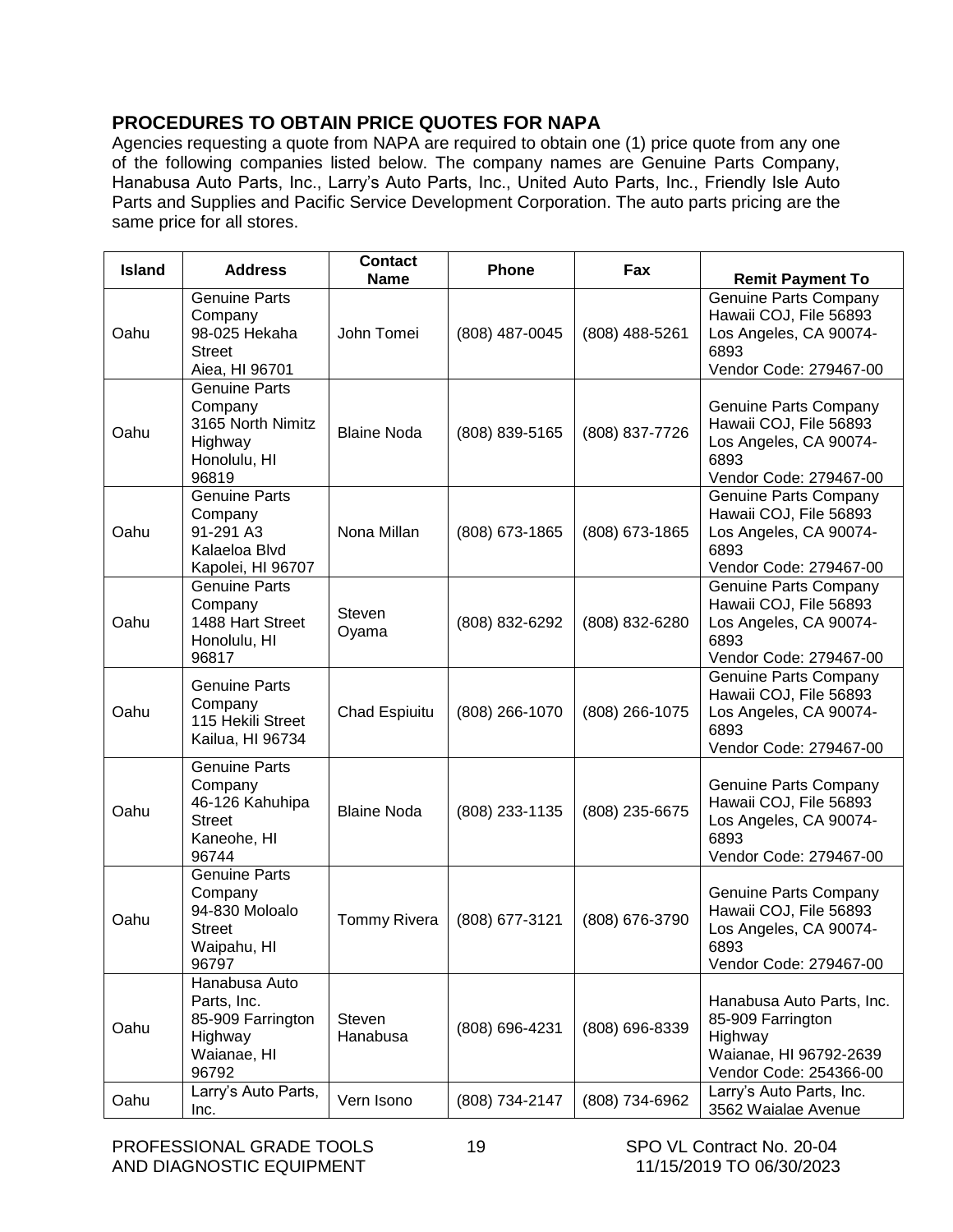|         | 3562 Waialae<br>Avenue<br>Honolulu, HI<br>96816                                                                                    |              |                  |                | Honolulu, HI 96816-2702<br>Vendor Code: 003135-00                                                                                 |
|---------|------------------------------------------------------------------------------------------------------------------------------------|--------------|------------------|----------------|-----------------------------------------------------------------------------------------------------------------------------------|
| Oahu    | Larry's Auto Parts,<br>Inc.<br>231 Sand Island<br><b>Access Road</b><br>Honolulu, HI<br>96819                                      | Vern Isono   | (808) 841-6272   | (808) 841-6289 | Larry's Auto Parts, Inc.<br>3562 Waialae Avenue<br>Honolulu, HI 96816-2702<br>Vendor Code: 003135-00                              |
| Oahu    | Larry's Auto Parts,<br>Inc.<br>333 Keahole<br><b>Street</b><br>Honolulu, HI<br>96825                                               | Vern Isono   | (808) 396-0366   | (808) 396-0920 | Larry's Auto Parts, Inc.<br>3562 Waialae Avenue<br>Honolulu, HI 96816-2702<br>Vendor Code: 003135-00                              |
| Oahu    | Larry's Auto Parts,<br>Inc.<br>55-510<br>Kamehameha<br>Highway<br>Laie, HI 96762                                                   | Vern Isono   | (808) 293-9395   | (808) 293-7093 | Larry's Auto Parts, Inc.<br>3562 Waialae Avenue<br>Honolulu, HI 96816-2702<br>Vendor Code: 003135-00                              |
| Oahu    | Larry's Auto Parts,<br>Inc.<br>6600 Kalanianaole<br>Hwy Ste 104<br>Honolulu, HI<br>96825                                           | Vern Isono   | (808) 396-0366   | (808) 441-0092 | Larry's Auto Parts, Inc.<br>3562 Waialae Avenue<br>Honolulu, HI 96816-2702<br>Vendor Code: 003135-00                              |
| Molokai | Friendly Isle Auto<br>Parts and<br>Supplies, Inc.<br>168 Kamehameha<br>V Hwy<br>Kaunakakai, HI<br>96748                            | Mark Wond    | (808) 553-3229   | N/A            | <b>Friendly Isle Auto Parts</b><br>and Supplies, Inc.<br>P.O. Box 1883<br>Kaunakakai, HI 96748-<br>1883<br>Vendor Code: 236301-00 |
| Maui    | <b>United Auto Parts</b><br>dba Standard<br>Motors & Marine<br><b>Supplies</b><br>90 E. Wakea Ave<br>Kahului, HI 96732             | Ed Fujinaka  | (808) 871-6272   | (808) 871-5061 | United Auto Parts, Inc.<br>P.O. Box 548<br>Kahului, HI 96733-7048<br>Vendor Code: 029593-00                                       |
| Maui    | <b>United Auto Parts</b><br>dba Standard<br>Motors & Marine<br><b>Supplies</b><br>185 Halekuai<br><b>Street</b><br>Kihei, HI 96753 | Mark Tacuban | (808) 891-1314   | (808) 891-1796 | United Auto Parts, Inc.<br>P.O. Box 548<br>Kahului, HI 96733-7048<br>Vendor Code: 029593-00                                       |
| Maui    | <b>United Auto Parts</b><br>dba Standard<br>Motors & Marine<br><b>Supplies</b><br>1058 Limahana<br>Place<br>Lahaina, HI 96761      | Gregg Wada   | $(808)$ 661-4461 | (808) 661-3379 | United Auto Parts, Inc.<br>P.O. Box 548<br>Kahului, HI 96733-7048<br>Vendor Code: 029593-00                                       |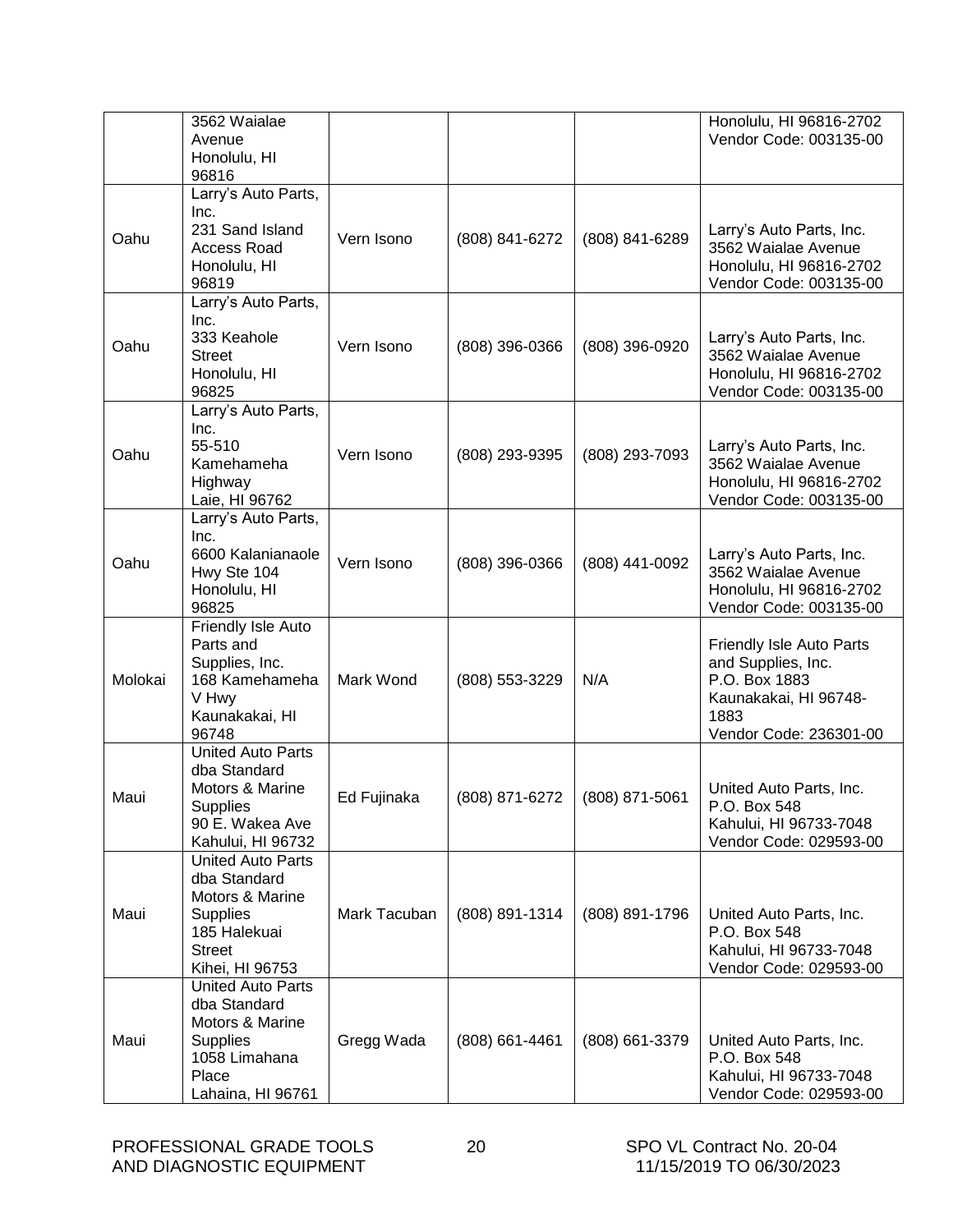| Maui   | <b>United Auto Parts</b><br>dba Standard<br>Motors & Marine<br><b>Supplies</b><br>1820 Wells Street<br>Wailuku, HI 96793             | Dwight Joan          | (808) 244-3774 | (808) 244-3372 | United Auto Parts, Inc.<br>P.O. Box 548<br>Kahului, HI 96733-7048<br>Vendor Code: 029593-00                 |
|--------|--------------------------------------------------------------------------------------------------------------------------------------|----------------------|----------------|----------------|-------------------------------------------------------------------------------------------------------------|
| Maui   | <b>United Auto Parts</b><br>dba Standard<br>Motors & Marine<br><b>Supplies</b><br>285 Hukilike<br><b>Street</b><br>Kahului, HI 96732 | Norine Lane          | (808) 877-2427 | (808) 871-6105 | United Auto Parts, Inc.<br>P.O. Box 548<br>Kahului, HI 96733-7048<br>Vendor Code: 029593-00                 |
| Maui   | <b>United Auto Parts</b><br>dba Standard<br>Motors & Marine<br><b>Supplies</b><br>261 Hookahi<br><b>Street</b><br>Wailuku, Hi 96793  | <b>Nick Garcia</b>   | (808) 243-2222 | (808) 243-2229 | United Auto Parts, Inc.<br>P.O. Box 548<br>Kahului, HI 96733-7048<br>Vendor Code: 029593-00                 |
| Maui   | <b>United Auto Parts</b><br>dba Standard<br>Motors & Marine<br><b>Supplies</b><br>55 Pukalani Street<br>Pukalani, HI<br>96768        | <b>Keith Sanders</b> | (808) 572-7265 | (808) 573-0720 | United Auto Parts, Inc.<br>P.O. Box 548<br>Kahului, HI 96733-7048<br>Vendor Code: 029593-00                 |
| Kauai  | Pacific Service<br>and Development<br>Corp.<br>4004 Rice Street<br>Lihue, HI 96766                                                   | Jason<br>Genegacuas  | (808) 245-9564 | (808) 245-6512 | Pacific Service and<br>Development Corp.<br>P.O. Box 1151<br>Lihue, HI 96766-5151<br>Vendor Code: 345757-00 |
| Kauai  | Pacific Service<br>and Development<br>Corp.<br>2-2495 Kaumualii<br>Hwy<br>Kalaheo, HI 96741                                          | Kent<br>Shiematsu    | (808) 332-8532 | (808) 332-0706 | Pacific Service and<br>Development Corp.<br>P.O. Box 1151<br>Lihue, HI 96766-5151<br>Vendor Code: 345757-00 |
| Kauai  | Pacific Service<br>and Development<br>Corp.<br>980 Kipuni Way<br>Kapaa, HI 96746                                                     | Pat Rosa             | (808) 823-6211 | (808) 245-6512 | Pacific Service and<br>Development Corp.<br>P.O. Box 1151<br>Lihue, HI 96766-5151<br>Vendor Code: 345757-00 |
| Kauai  | Pacific Service<br>and Development<br>Corp.<br>3710 Hanapepe<br>Road<br>Hanapepe, HI<br>96716                                        | <b>TBD</b>           | (808) 335-5035 | N/A            | Pacific Service and<br>Development Corp.<br>P.O. Box 1151<br>Lihue, HI 96766-5151<br>Vendor Code: 345757-00 |
| Hawaii | Parts Center<br>Hawaii<br>64-1019<br>Mamalahoa Hwy<br>Kamuela, HI                                                                    | <b>Beth Sullivan</b> | (808) 885-6000 | (808) 885-7832 | Parts Center Hawaii, Inc.<br>400 East Kawili Street<br>Hilo, HI 96720<br>Vendor Code: 246380-00             |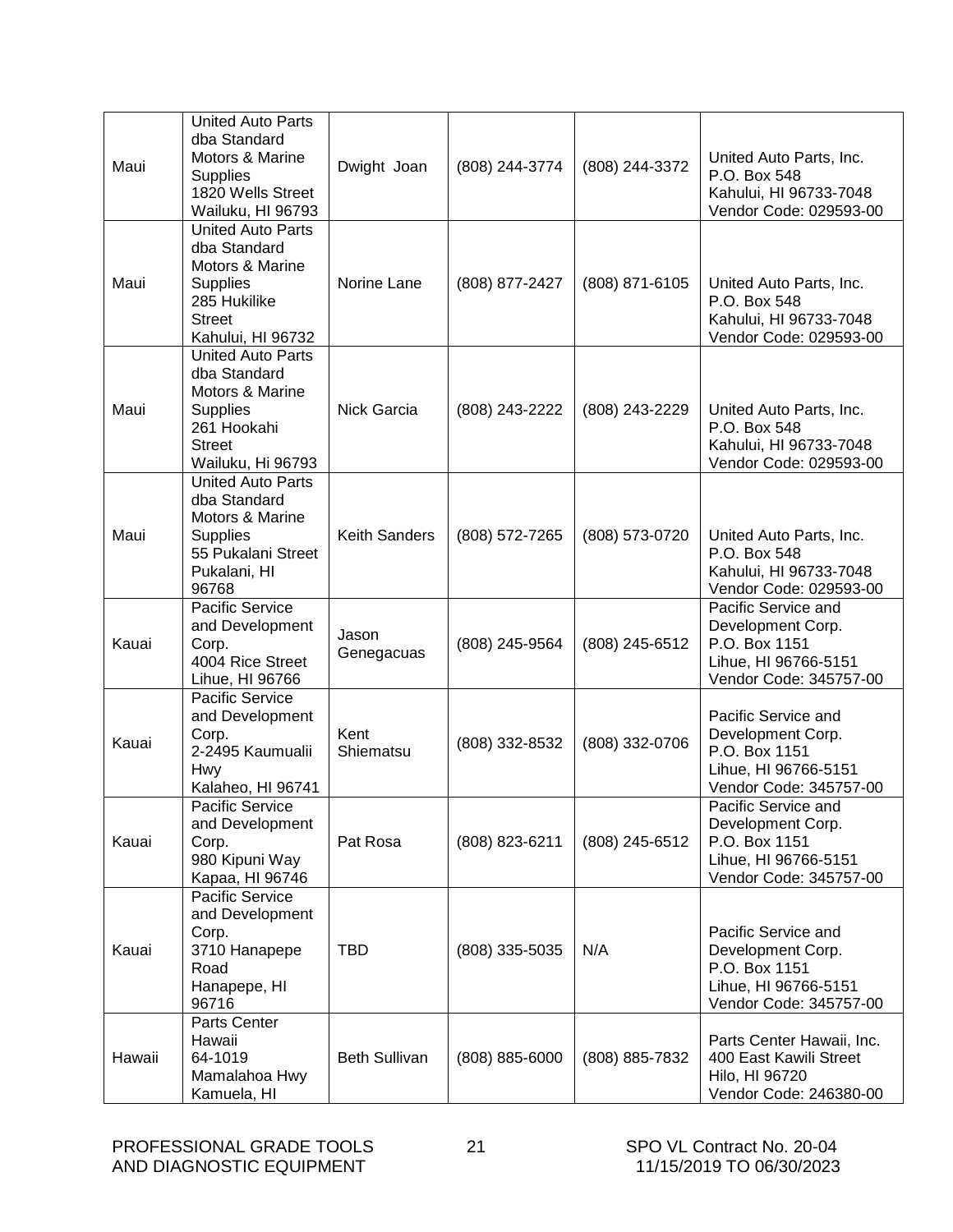|        | 96743                                                                           |                           |                |                |                                                                                                 |
|--------|---------------------------------------------------------------------------------|---------------------------|----------------|----------------|-------------------------------------------------------------------------------------------------|
| Hawaii | Parts Center<br>Hawaii<br>74-5611 Alapa<br>Street<br>Kailua-Kona, HI<br>96740   | Derek Higashi             | (808) 329-6272 | (808) 327-1630 | Parts Center Hawaii, Inc.<br>400 East Kawili Street<br>Hilo, HI 96720<br>Vendor Code: 246380-00 |
| Hawaii | Parts Center<br>Hawaii<br>722 Kanoelehua<br>Ave<br>Hilo, HI 96720               | <b>Kelly Lee</b>          | (808) 961-3445 | (808) 969-2048 | Parts Center Hawaii, Inc.<br>400 East Kawili Street<br>Hilo, HI 96720<br>Vendor Code: 246380-00 |
| Hawaii | Parts Center<br>Hawaii<br>81-6245<br>Mamalahoa Hwy<br>Captain Cook, HI<br>96704 | Daisy Sapp                | (808) 323-2631 | (808) 323-9841 | Parts Center Hawaii, Inc.<br>400 East Kawili Street<br>Hilo, HI 96720<br>Vendor Code: 246380-00 |
| Hawaii | Parts Center<br>Hawaii<br>15-2894 Pahoa<br>Village Rd<br>Pahoa, HI 96778        | Shiloh<br><b>Robinson</b> | (808) 965-3860 | (808) 969-2048 | Parts Center Hawaii, Inc.<br>400 East Kawili Street<br>Hilo, HI 96720<br>Vendor Code: 246380-00 |

#### **NAPA AUTO PARTS PERCENTAGE OFF LIST PER CATEGORY**

| <b>CATEGORY 1 TOOLS</b>                             |                                                             |
|-----------------------------------------------------|-------------------------------------------------------------|
| <b>PRODUCT</b>                                      | PERCENTAGE DISCOUNT OFF<br><b>MANUFACTURER'S LIST PRICE</b> |
| 27131500 Pneumatic tools                            | 47%                                                         |
| 23291600 Industrial milling tools                   | 47%                                                         |
| 23291500 Industrial drilling tools                  | 47%                                                         |
| 27121800 Hydraulic tools                            | 47%                                                         |
| 27111700 Wrenches and drivers                       | 47%                                                         |
| 27112800 Tool attachments and accessories           | 47%                                                         |
| 27112700 Power tools                                | 47%                                                         |
| 27111800 Measuring and layout tools                 | 47%                                                         |
| 27111500 Cutting and crimping and<br>punching tools | 47%                                                         |
| 27112200 Masonry and concrete tools                 | 47%                                                         |
| 27111900 Rough and finishing tools                  | 47%                                                         |
| 27140000 Automotive specialty tools                 | 47%                                                         |
| 27141000 Body tools                                 | 47%                                                         |
| 27141100 Suspension tools                           | 47%                                                         |
| <b>Miscellaneous Tools</b>                          | 47%                                                         |